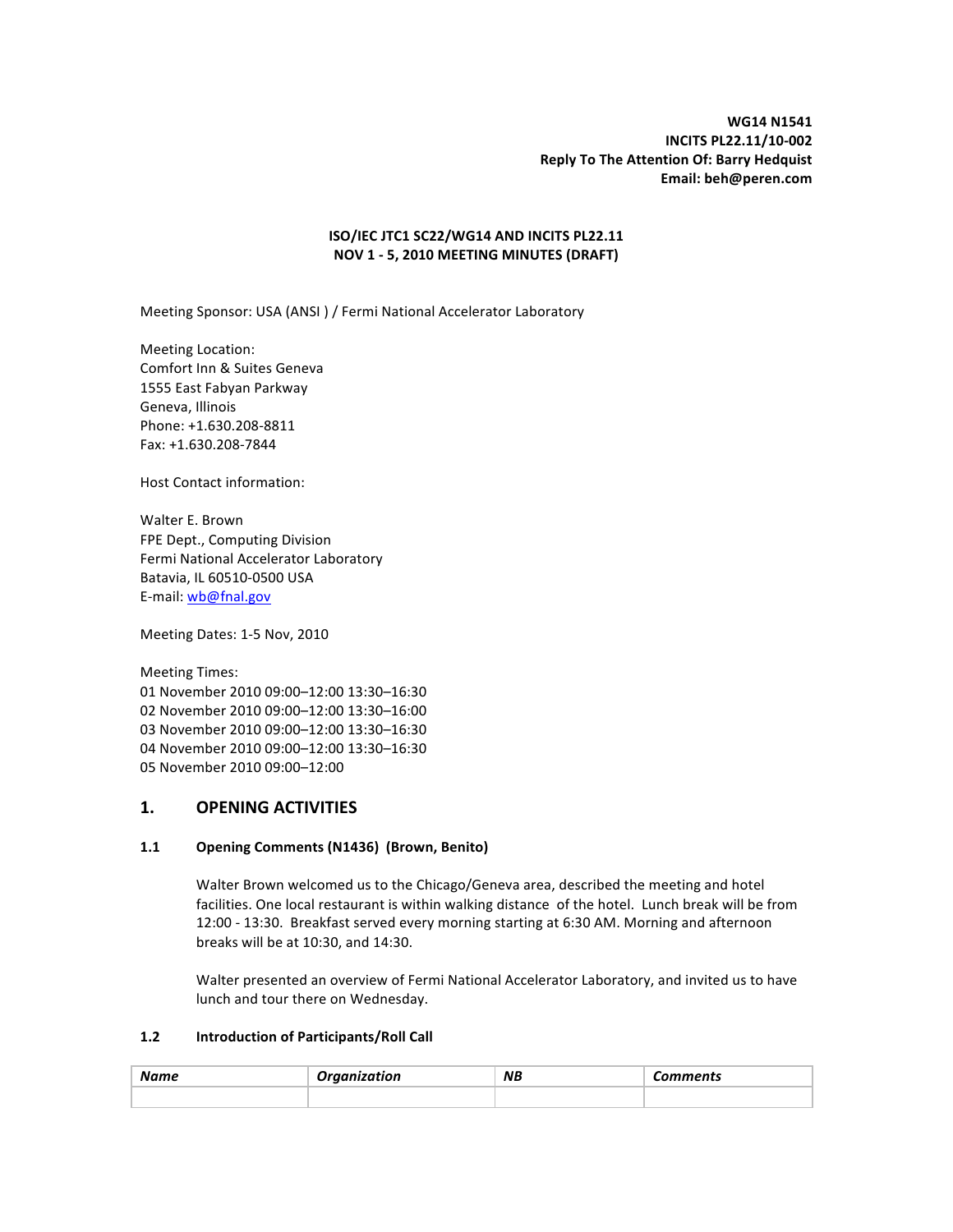| John Benito           | <b>Blue Pilot</b>                               |            | <b>WG14 Convener</b> |
|-----------------------|-------------------------------------------------|------------|----------------------|
| <b>Blaine Garst</b>   | Apple                                           | <b>USA</b> |                      |
| <b>David Keaton</b>   | CMU/SEI/CERT                                    | <b>USA</b> | PL22.11 Chair        |
| Tana L. Plauger       | Dinkumware, Ltd                                 | <b>USA</b> |                      |
| P. J. Plauger         | Dinkumware, Ltd                                 | <b>USA</b> |                      |
| <b>Jim Thomas</b>     | <b>HP</b>                                       | <b>USA</b> |                      |
| Rajan Bhatka          | <b>IBM</b>                                      | Canada     | HOD - Canada         |
| <b>Clark Nelson</b>   | Intel                                           | <b>USA</b> |                      |
| Douglas Walls         | Oracle                                          | <b>USA</b> | HOD-USA, PL22.11 IR  |
| <b>Barry Hedguist</b> | Perennial                                       | <b>USA</b> | PL22.11 Secretary    |
| <b>Tom Plum</b>       | Plum Hall, Inc.                                 | <b>USA</b> |                      |
| <b>Fred Tydeman</b>   | <b>Tydeman Consulting</b>                       | <b>USA</b> |                      |
| <b>Larry Jones</b>    | <b>Siemens</b>                                  |            | WG14 Project Editor  |
| <b>Nick Stoughton</b> | <b>Usenix</b>                                   | <b>USA</b> | Austin Group Liaison |
| <b>Walter Brown</b>   | Fermi National<br><b>Accelerator Laboratory</b> | <b>USA</b> |                      |
| Paul E McKenney       | <b>IBM</b>                                      | <b>USA</b> |                      |
|                       |                                                 |            |                      |

#### **1.3** Procedures for this Meeting (Benito)

The meeting Chair, John Benito, announced the procedures are as per normal. Everyone is encouraged to participate in straw polls.

INCITS PL22.11 members reviewed the INCITS Anti-Trust Guidelines at:

http://www.incits.org/inatrust.htm.

All 'N' document numbers in these minutes refer to JTC1 SC22/WG14 documents unless otherwise noted.

Straw polls are an informal mechanism used to determine if there is consensus within the meeting to pursue a particular technical approach or even drop a matter for lack of consensus. Participation by everyone is encouraged to allow for a discussion of diverse technical approaches. Straw polls are not formal votes, and do not in any way represent any National Body position. National Body positions are only established in accordance with the procedures established by each National Body.

The term "WP" means Working Paper, the latest draft version of the revision to the ISO/IEC 9899 C Standard, also known as C1X.

Barry Hedquist is Meeting Secretary.

#### **1.4 Approval of Previous Minutes - Boulder (N1490) (Hedquist)**

Several comments for typos, etc.

Minutes were modified per editorial changes and approved.

Final Minutes are **N1542.**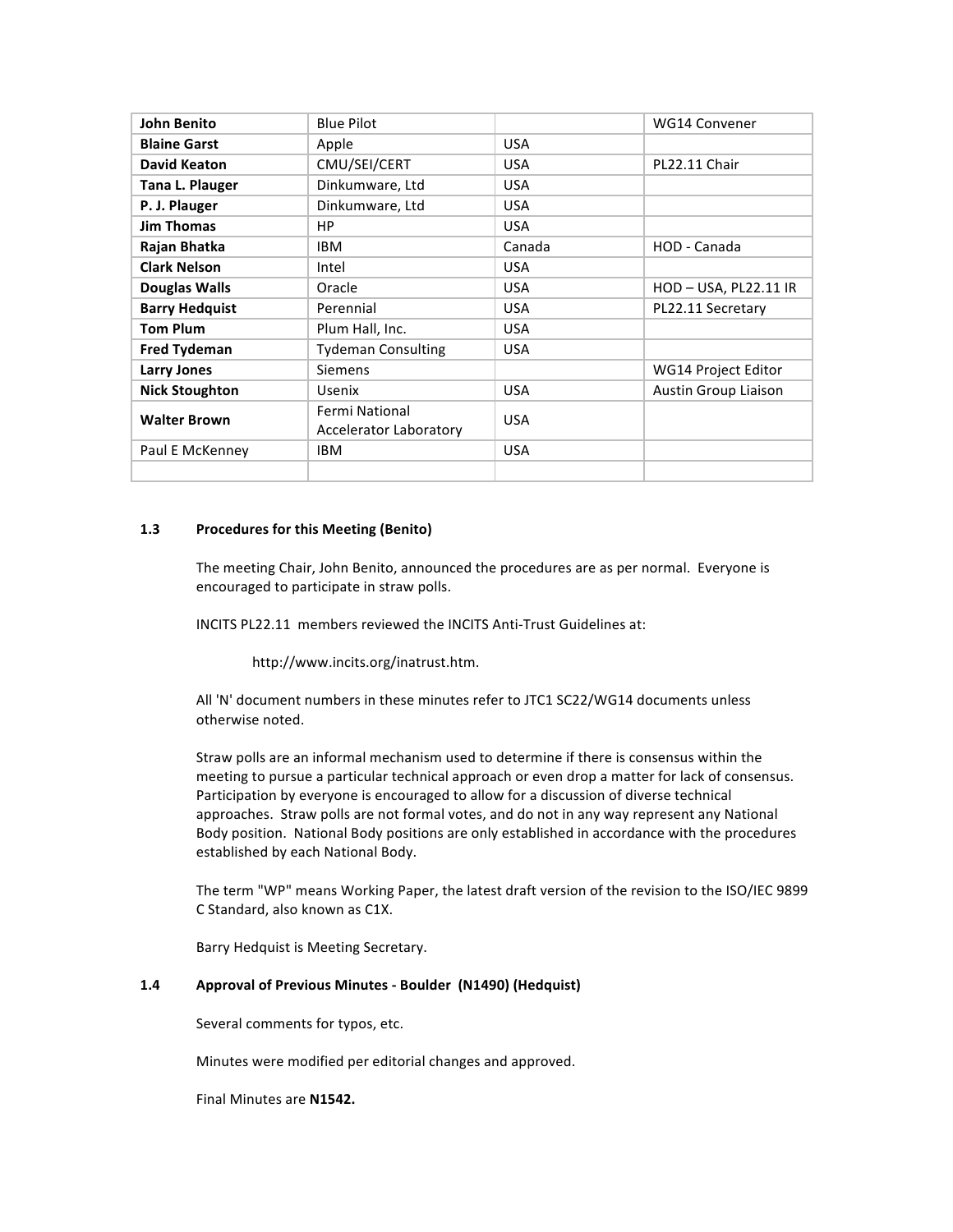#### **1.5 Review of Action Items and Resolutions (Hedquist)**

ACTION: Larry Jones: Review use of headers required for the function declaration shown in the synopsis, and any others required to make the declaration valid. DONE - WP

ACTION: David Svoboda to explore an approach to encode and decode pointers with Ulrich. CLOSE - dropped

ACTION: Clark will ask Hans Boehm to add an explanation of memory sequencing to the rational re: N1411, Memory Model Rationale. **DONE N1521** 

ACTION: Clark to work on a clearer formulation of what the rules are in N1409, Aliasing and Effective Type. **DONE N1520** 

ACTION: Convener to discuss the resolution of N1448 with the Submitter, Steve Adamczyk. OPEN

ACTION: David Keaton to work with Joseph Myers and write a proposal w/r/t SC22WG14.12205, Anonymous Structures. OPEN!

ACTION: Larry Jones to correspond with Joseph and make changes to the WP as needed w/r/t SC22WG14.12207, Static Assertions in 'for' loops. DONE

ACTION: Convener to discuss N1471, Further Subsetting the C Standard, in light if the new work we've done this week for the C1X with Steve Montgomery / MISRA. DONE

#### 1.6 **Approval of Agenda (N1474) (Benito)**

Revisions to Agenda: None Added Items: None Deleted Items: None

Agenda approved as modified.

- **1.7 Distribution of New Documents (Benito)** None
- 1.8 **Identification of National Body Delegations (Benito)** US, Canada

#### 1.9 **Identification of PL22.11 Voting Members (Tydeman)**

See PL22.11 Minutes, following these minutes. 12 of 15 members present.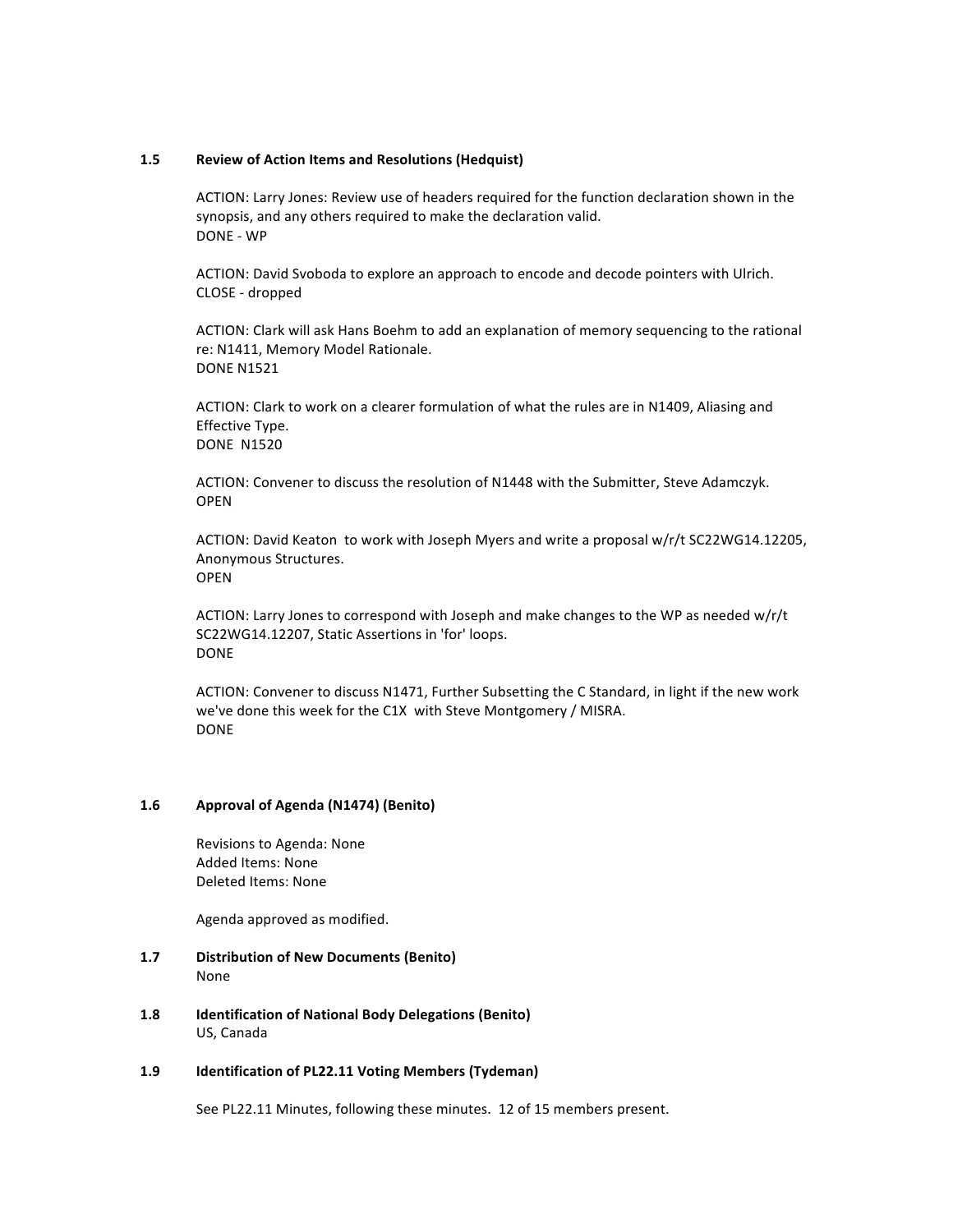#### **1.10 Next%Meeting%Schedule (N1436)%(Benito)**

The Spring 2011 meeting will be held at BSI, March 14-18, 2011, the week prior to the C++ meeting in Madrid.

# **2.% LIAISON%ACTIVITIES%**

## **2.1 WG14%/%PL22.11 (Benito,%Walls, Keaton)**

Batavia: No Report

## **2.2 WG21%/%PL22.16%(Nxxxx)%(Plum,%Benito,%Sutter)**

The ballot for the WG21 C++ Final Committee Draft, FCD 14882, closed on 26 July, 2010. The committee will meet next week to begin Ballot Resolution, and again in March 2011, in Madrid. The plan is to complete Ballot Resolution and vote out an FDIS no later than July 2011.

WG14 published a Liaison Statement to WG21 (N1432), reaffirming its intention to remain on schedule for C1X (N1392).

WG21 provided a liaison statement on Atomics to WG14. See agenda item 6.3.

Batavia: WG21 meets next week in Batavia, Fermi National Accelerator Laboratory.

## **2.3 PL22%Programming%Languages%(Plum)**

PL22 meets twice a year via teleconference. A meeting will be held in late July 2011 to establish US positions to SC22 Plenary.

## **2.4 WG11**

No Report – WG11 is going away, so this item will be dropped.

## **2.5 WG23%(Benito)**

*Boulder: TR passed, revision in process.* 

Batavia: TR is published, revision is in process. Will meet in Dec, San Diego. Meets four time a year, and has teleconferences. For further information, contact John Benito.

#### **2.8% MISRA%C**

Category C Liaison. No Report.

## **2.9 Floating-point Study Group (Thomas)**

Boulder Discussion: Jim Thomas. Nothing new. Making slow but steady progress, meeting via *teleconference twice a month. Contact Jim Thomas for details.* 

Batavia: Working on a C binding for the floating point standard. See Jim Thomas for more info. Meetings are by teleconference.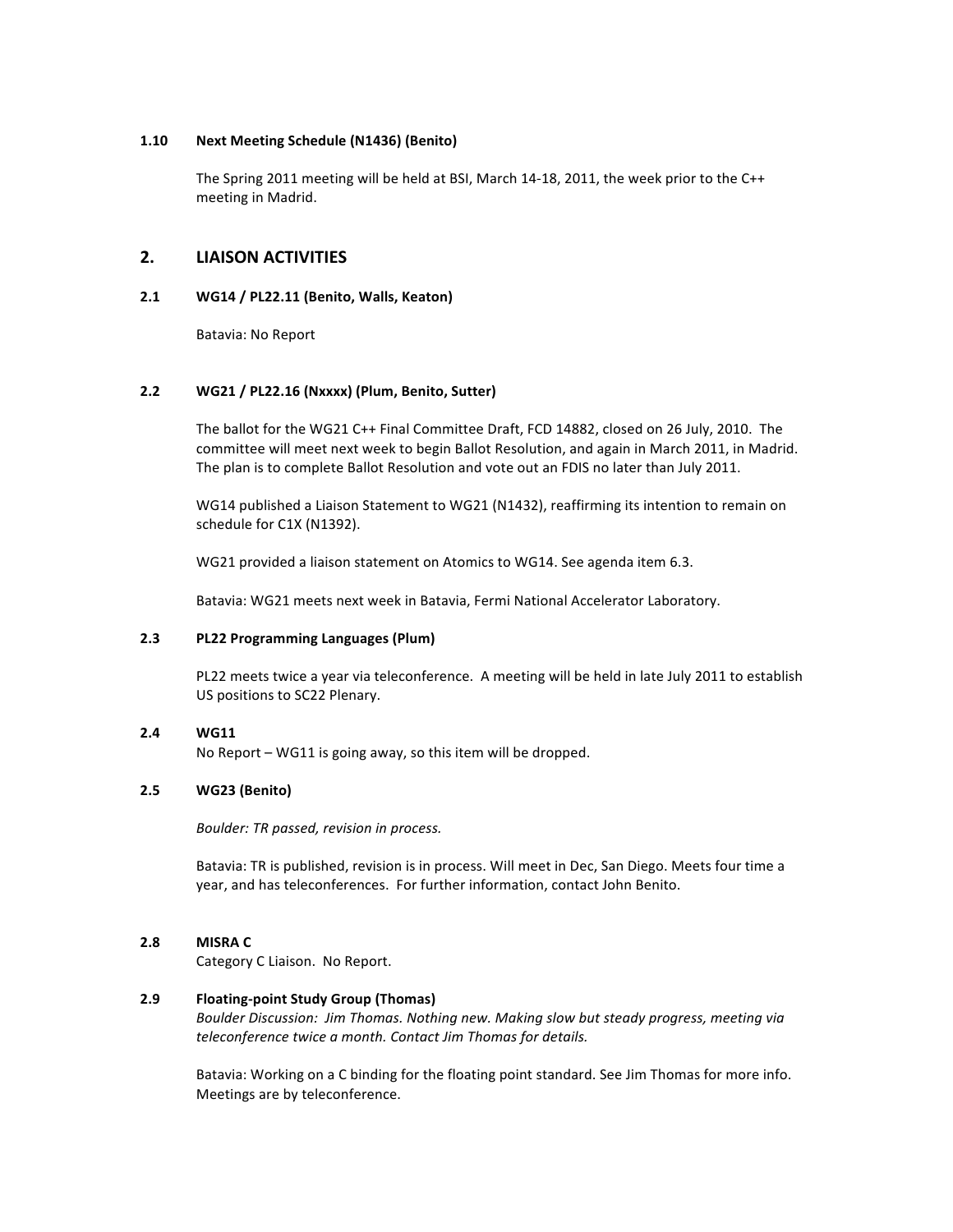#### **2.10 Secure Coding Study Group (Keaton)**

Boulder Discussion: Plans to ask WG14 for a Type 2 TR, after C1X is complete. Tentative meeting *in Mid July. Contact David for details.* Batavia: Work is progressing. Will propose a TS by Sept next year. Meeting here on Friday.

#### **2.11 Other%Liaison%Activities**

Austin Group has submitted a Liaison Report. See Agenda Item 6.41, N1529. A revision to the POSIX Standard was published last year. Work on a TC is progressing.

## **3.% EDITOR%%REPORTS**

#### **3.1 Report of the Rationale Editor (Benito)**

*The proposal paper's author is responsible for writing the rationale.* 

Convener is adding text for the rational.

## **3.2 Report of the Project Editor (N1517) (Jones)**

There are a number of non-editorial issues that need to be addressed, and the items are in N1517. Items to review.

Non-editorial issues: 1. Should char be a standard integer type? Does it make a difference? ACTION – Tom Plum to research.

2. Footnote 57 in 6.2.8p3 notes that every over-aligned type is, or contains, a structure or union type with a member that has an extended alignment. It was not clear to the editorial review committee where, if anywhere, this is stated normatively.

WG21 is also working this issue, and may have a resolution next week. There are compilers that allow this. Leave it as is.

3. The prohibition in 6.5.2.3p5 against accessing members of an Atomic-qualified structure or union would seem to make them rather difficult to use. Should this say that undefined behavior *may* occur rather than that it *does* occur?

The concern here is over the occurrence of data races. We left it *undefined* intentionally. There is no real consensus.

ACTION – Blain will look into this, and prepare words.

4. The "editorial" change made to 6.7.6.2p2 in response to DR 320 and incorporated as part of TC3 had an unintended normative effect that needs to be reversed.

The original words were:

*Only an ordinary identifier (as defined in 6.2.3) with both block scope or function prototype scope and no linkage shall have a variably modified type.* This clearly restricts the kinds of things that can be declared with a variably modified type. In particular, it forbids declaring structure and union members as is noted in footnote 121 in 6.7.2.1.

The revised wording from DR 320 no longer contains this restriction: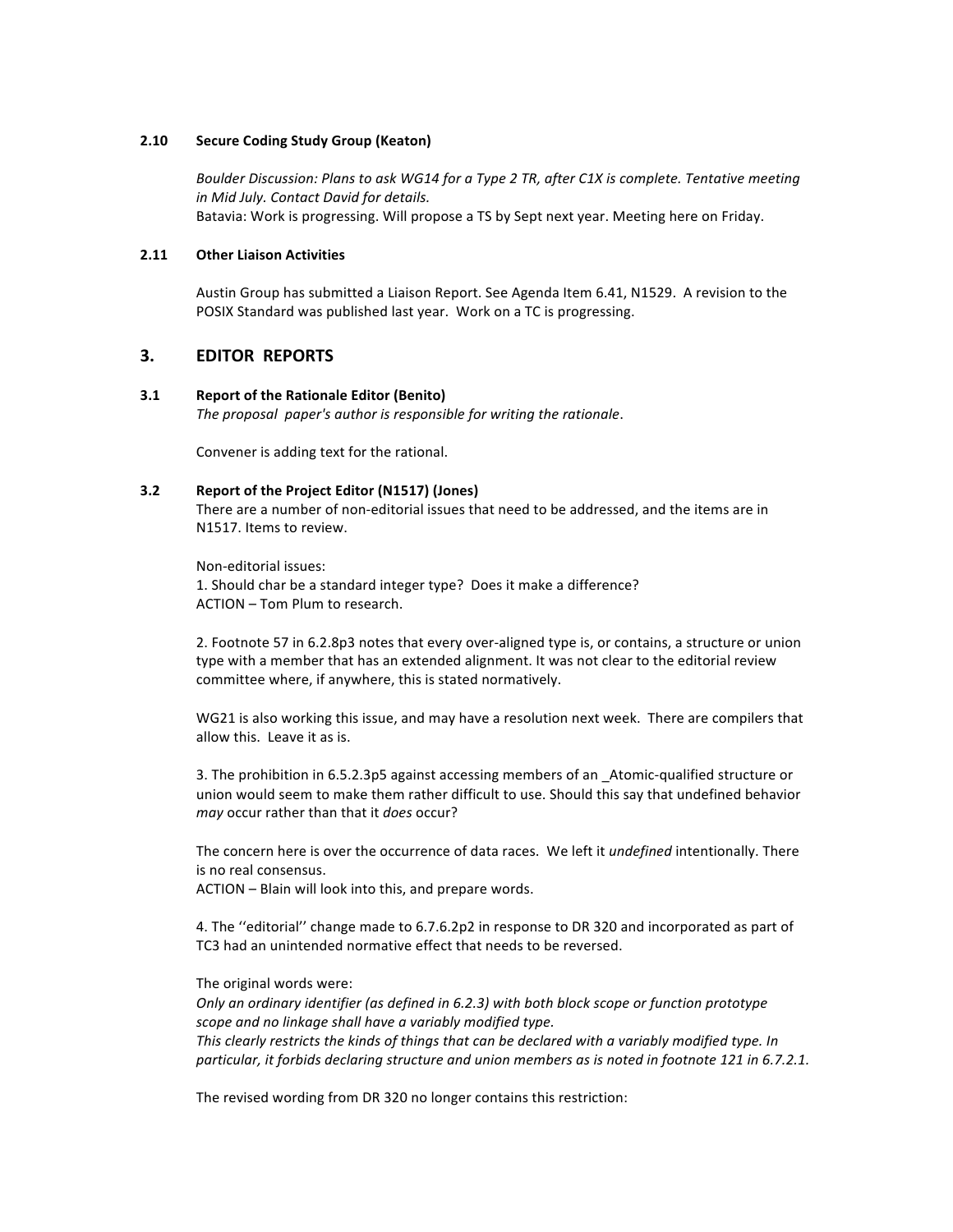An ordinary identifier (as defined in 6.2.3) that has a variably modified type shall have either block scope and no linkage or function prototype scope.

I propose the following rewording to restore the restriction:

*If an identifier is declared as having a variably modified type, it shall be an ordinary identifier (as defined in 6.2.3) and have both block scope or function prototype scope and no linkage.* 

Move 'no linkage' first.

5. The description of initialization in 6.7.9 was not updated to take the new sequencing model into account. I propose updating 6.7.9p23 to:

The evaluations of the initialization list expressions are indeterminately sequenced with respect to one another and thus the order in which any side effects occur is unspecified.

#### **OK**

Does this need to be tweaked for compound literals? No. It should be taken care of during initialization.

6. The description of signal handling in 7.14.1.1p5 should be harmonized with the description in 5.1.2.3p5.

The description of a signal handler in p2 should probably note that functions called indirectly via standard library functions like abort (when SIGABRT is being caught) are also considered to be part of the handler.

ACTION - Larry to look into this item further.

7. ISO/IEC TR 10176 *Information technology — Guidelines for the preparation of programming language standards* (the basis for Annex D) has been updated (twice!) since the 1998 edition that we reference. We should probably update our reference and Annex D to the current edition.

#### See N1518

8. ISO 4217, *Codes for the representation of currencies and funds*, ISO 8601, *Data elements and interchange formats — Information interchange — Representation of dates and times,* ISO/IEC 9945, Information technology — Portable Operating System Interface (POSIX), and ISO/IEC 10646, Information technology — Universal Multiple-Octet Coded Character Set (UCS) have also been updated. We should investigate referencing the newer editions.

ITTF will make us do this anyway. Nick believes that POSIX Standard reference (9945) can be updated. Others need to be looked at.

9. The index probably needs work, particularly for the newly added material.

If anyone has an item to add to the index, let Larry know.

**3.3 Status of TR 24731-1, Bounds Checking, Static (Benito)** No Report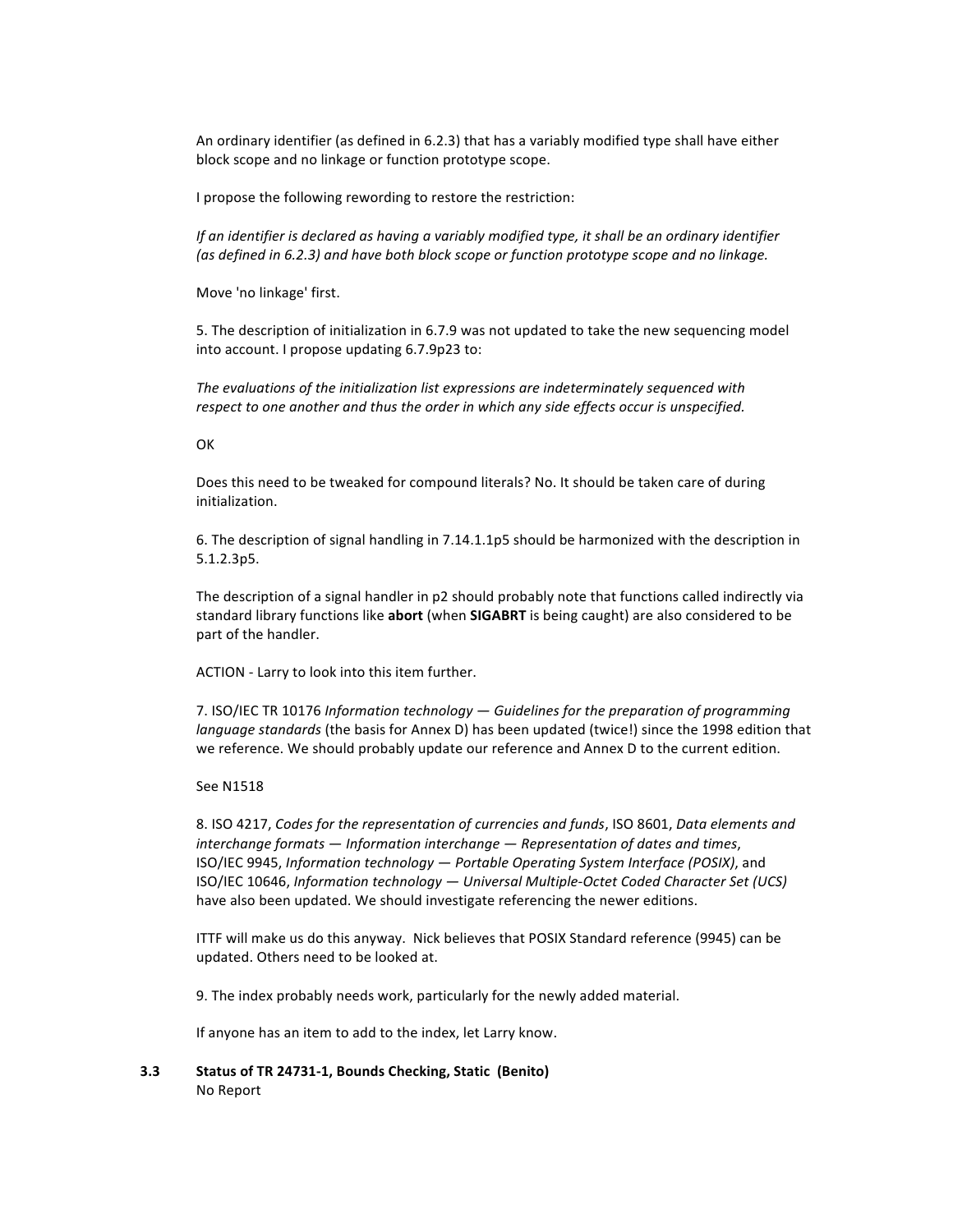**3.4 Status%of%TR24732,%Decimal%Floating%Point%(Benito)** No Report Fred Tydeman volunteered to be the PE.

#### **3.5 Status of TR 24731-2, Bounds Checking, Dynamic (Benito)**

The TR is nearly ready for publication, awaiting proof from ITTF.

# **4. EDITORIAL MEETING REPORTS**

#### **4.1 Report%on%Editorial%Meetings%Held%(Benito,%Jones)**

Held at Apple, teleconference capability, everything done is in the current WP, N1516.

# **5.% FUTURE%**

## **5.1 •• Future Meeting Schedule**

Spring 2011 – BSI, London. Fall 2011 - Portland (tentative) October? September looks better. Week of 26th

Future meetings could be at INCITS, Santa Cruz, or we can get sponsors for Europe, but right now *we have no meetings scheduled for 2011. What does the group want to do? How can we get the experts we want to attend meetings. Teleconferencing is economical, but technical discussions* can get lost. Jim noted that teleconference seems to work best if everyone is conferencing. Tom works with a group that is split 50/50 present/teleconference.

**5.2 Future%Agenda%Items** Per Normal

#### **5.3 Future%Mailings**

| Post Batavia: | Dec 3, 2010  |
|---------------|--------------|
| Pre London:   | Feb 14, 2011 |

# **6. DOCUMENT REVIEW**

## **6.1 Convenor's%Report%and%Business%Plan%(N1506)%(Benito)**

No action needed.

## **6.2 C** and C++ Alignment Compatibility (N1507) (Crowl)

Batavia: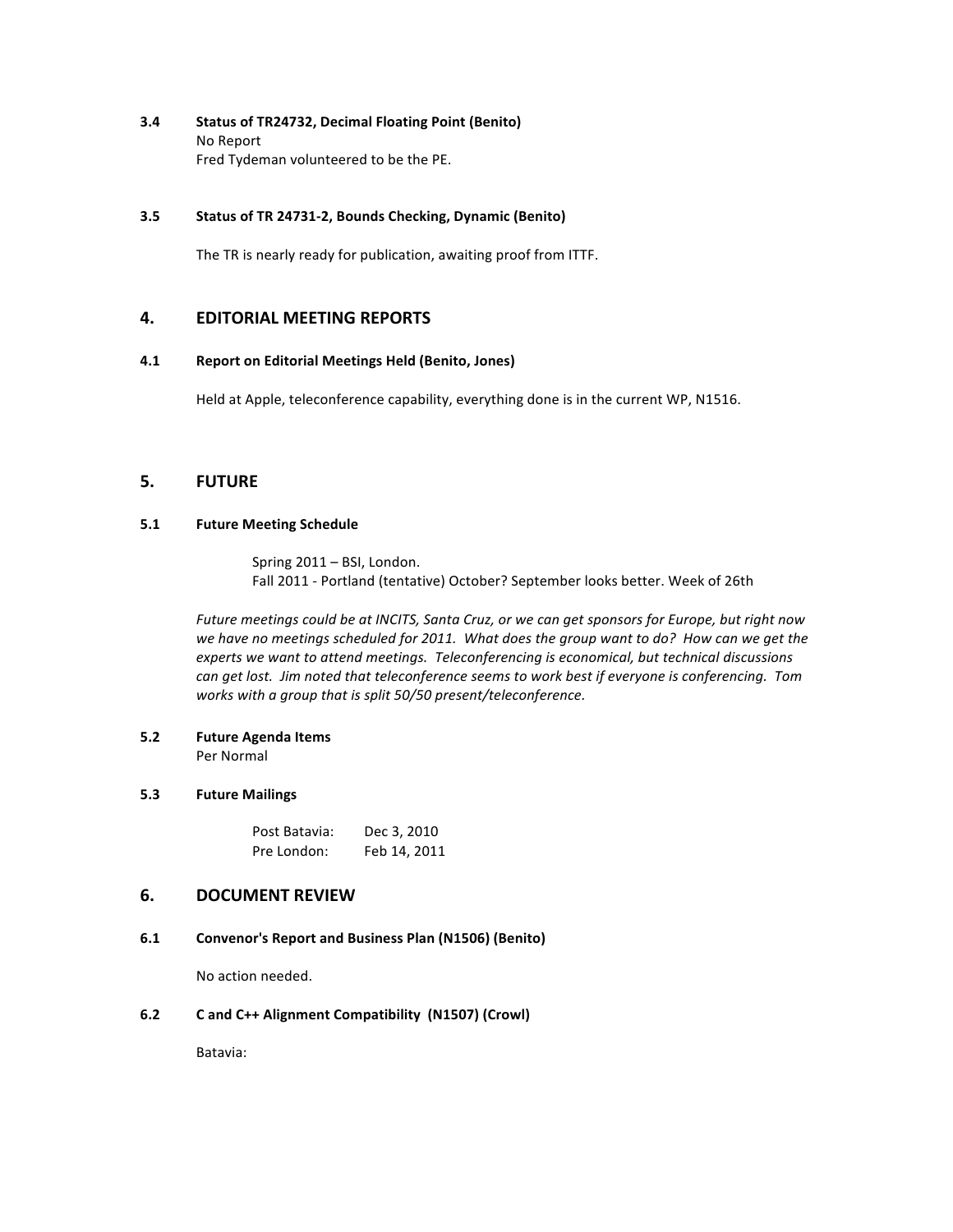N1507 is a revision to N1447. The revision incorporates  $C++$  core language subcommittee changes that make the *alignment-specifier* occupy the syntactic position of an attribute rather than a *decl-specifier*. This change has no effect on C compatibility. The revision also incorporates 'pack expansions' inadvertently dropped in the reversion to pre-attribute syntax. This change has no effect on C compatibility.

Are there any changes in this paper, proposed wording for C that differs from the proposed wording in N1447? No. We've already adopted the changes recommended for C in N1447.

#### **6.3 C++ liaison statement to C on Atomics (N1508) (Crowl)**

The WG21 C++ Concurrency Working Group reviewed the Atomics proposal for C, and presents *their planned courses of action for C++for a number of issues. WG21 has not adopted this paper.* 

Is there any action requested of or required by WG14? Clark says there are only two points in the paper that we need to address:

## 1. The C++ committee recommends that the C committee not support atomic floating-point **operations.**

The current C draft includes support for atomic arithmetic operations on floating-point types. The C++ draft does not. C++ shall not support floating-point arithmetic operations.

We, WG14, do not see an issue here, so more understanding is needed via liaison. If we keep atomic float, then more work is needed in bit compare and exchange functions.

ACTION – Liaison w/WG21 for clarification.

#### 2. The C++ committee recommends that the C committee not support (forbid) atomic bitfields.

The C draft includes support for atomic bitfields. The C++ committee knows of no use cases requiring atomic bitfields. Conservatively, then, the languages should not require them.

Not all bitfield types are required to be supported. Clark would like to give implementations the choice. Tom believes that doing this could be extremely difficult for some implementations. Blain believes this works, but not conceptually difficult case. JB, in any case, we would need words. That can come from further liaison, or from a proposal. We could require it for every bitfield, or not allow it (C++) for any bitfield. Or make it optional. Is anybody willing to work on this? The same folks that work on the type qualifier issue.

#### NO POLL – more info required

Straw Poll: Adopt recommendation #2 above, forbidding, of N1508, to the C1X WP. result: 3, 6, 4 Decision: No Consensus to Adopt recommendation #2 above, forbidding, of N1508, to the C1X WP.

Straw Poll: Adopt a direction allowing support for atomic bitfields, to the C1X WP.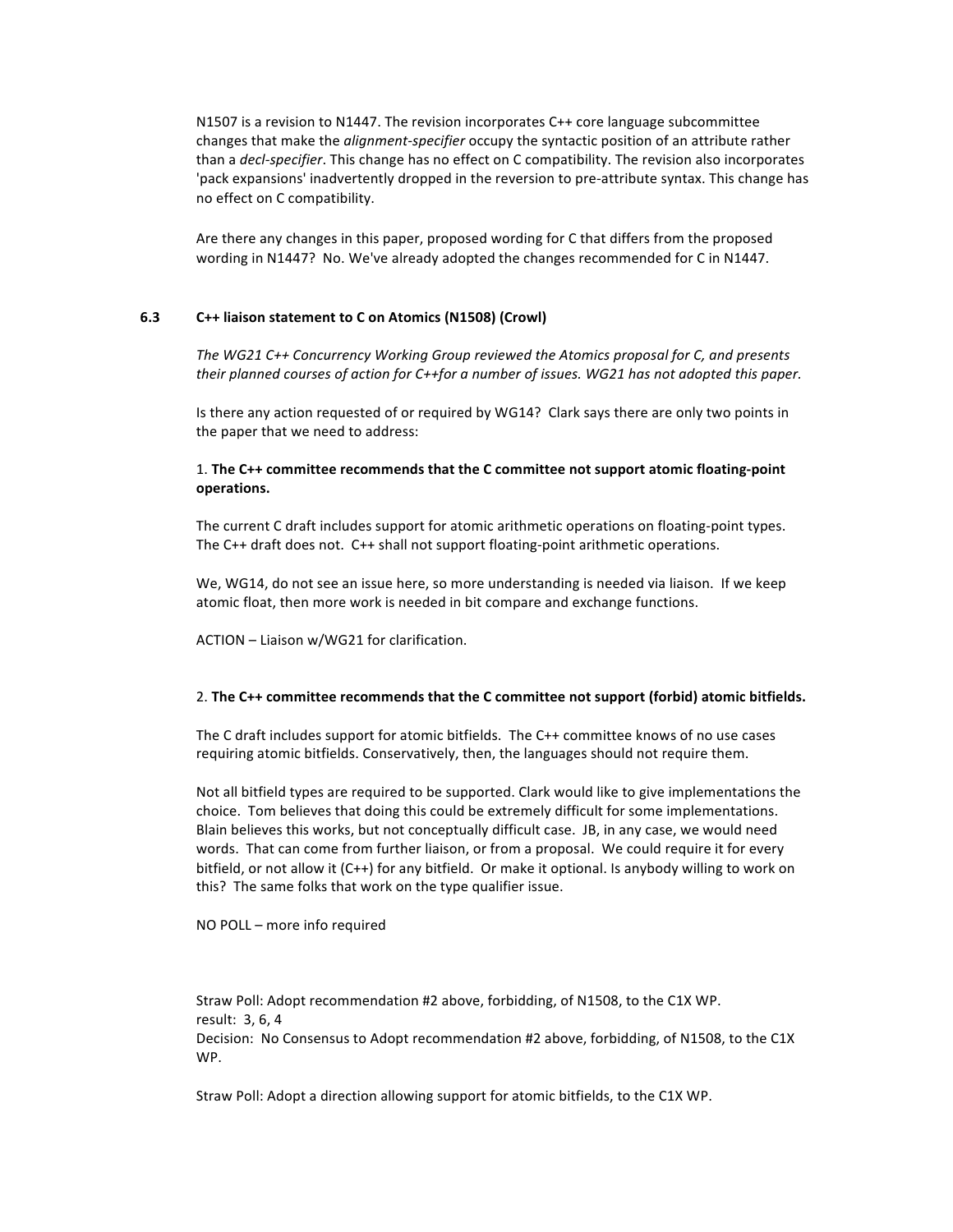result: 11, 0 Decision: Adopt a direction allowing support for atomic bitfields, to the C1X WP. Needs **Words.**

Straw Poll: Adopt requiring support for atomic bitfields, to the C1X WP. result: 2.9 Decision: No consensus to Adopt requiring support for atomic bitfields, to the C1X WP.

On Wednesday we reviewed a new paper, N1530, Garst, Atomic Bitfields Implementation **Defined.**

Straw Poll: Adopt N1530 to the C1X WP. result: 12, 2, 0 Decision: Adopt N1530 to the C1X WP.

There are a number of items listed as open issues.

#### **6.4 Optimizing%away%infinite%loops (N1509)%(Walls)**

N1509 proposes to eliminated 6.8.5p6 in the current WP as the author believes it to be incompatible with C99. See also N1528, Item 6.30, Response to N1509. N1528 covers why the rules were added. N1509 was written to show a compiler can determine the opposite as well. N1528 breaks existing conforming programs. Adding an exception may solve the intent of both papers. That approach should be run by Hans. We can defer a decision and not affect getting a CD out, then respond to an NB comment. We do want to be compatible with WG21.

ACTION-Douglas to work with Larry to come up with words. DONE

The proposed words are:

Change 6.8.5p6 as follows:

An iteration statement whose controlling expression is not a constant expression (or omitted), that performs no input/output operations, does not access volatile objects, and performs no synchronization or atomic operations in its body, controlling expression, or (in the case of a for statement) its *expression-3*, may be assumed by the implementation to terminate.

Straw Poll: Adopt N1509, as modified above, to the C1X WP. result: 14, 0, 1 Decision: Adopt N1509, as modified above, to the C1X WP.

#### **6.5 Register has no effect on behavior (N1510) (Tydeman)**

N1510 points out that the use of 'register float' does not require the same precision and range as the use of 'auto float', and proposes additional clarification text for the Standard and Rationale. The lack of words was intentional, but it's not clear anyone cares. Storage class does not affect the type. PJ believes that a register variable could expect widened variables to be returned. If that was the intention, do we want to continue doing so. If there are compilers that are doing that, do we want to let it continue. Larry believe that register has no effect, there is nothing in the standard that says so. PJ preference is to leave it alone. People stopped using register some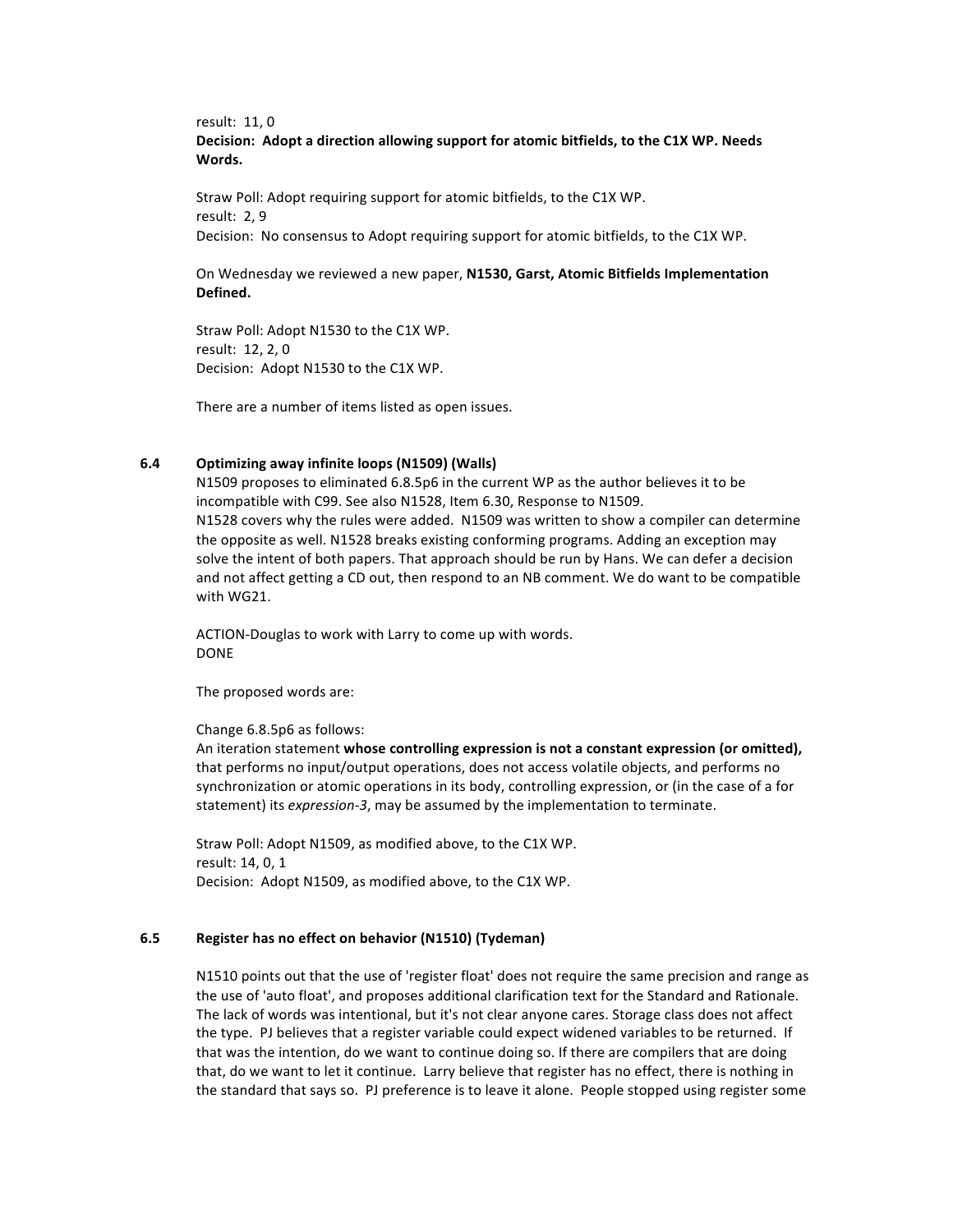time ago, but why mess up anyone who is. Tom: C++ compatibility. Should not perpetuate that 'register double' might look different.

Straw Poll: Adopt N1510 to the C1X WP. result: 3, 7, 5 Decision: No Consensus to Adopt N1510 to the C1X WP.

#### **6.6 Clarifications for wide evaluation (N1511) (Thomas)**

1)  $6.3.1.4$  #1, first sentence: change "When a finite value of real floating type is converted to an integer type …" to "When a real finite floating-point value is converted to an integer type …"

The terms 'real floating type' and 'finite value' have specific meaning. This section is talking converting about converting from one 'type' to another, so the term type needs to remain. Perhaps a footnote. Most seem comfortable with the words that exist.

No!Straw!Poll

2) Conversions (promotions and demotions)

6.3.1.5 #1, #2 change

When a **float** is promoted to **double** or long double, or a double is promoted to long double, its value is unchanged (if the source value is represented in the precision and range of its type).

When a **double** is demoted to float, a long double is demoted to **double** or float, or a value being represented in greater precision and range than required by its semantic type (see 6.3.1.8) is explicitly converted (including to its own type), if the value being converted can be represented exactly in the new type, it is unchanged. If the value being converted is in the range of values that can be represented but cannot be represented exactly, the result is either the nearest higher or nearest lower representable value, chosen in an implementation-defined manner. If the value being converted is outside the range of values that can be represented, the behavior is undefined.

#### to!

When a real floating-point value is converted to a floating type, if the value being converted can be represented exactly in the new type, it is unchanged. If the value being converted is in the range of values that can be represented but cannot be represented exactly, the result is either the nearest higher or nearest lower representable value, chosen in an implementation-defined manner. If the value being converted is outside the range of values that can be represented, the behavior is undefined.

The change seems to delete the requirement of the first paragraph in the original text. No it doesn't.

#### Table for now.

Jim produced a new paper, Clarifications for wide evaluation (N1531). Discussion. Clark wants more time (beyond this meeting) to think about this paper, and not make a decision about it at this meeting. Question: When an extended float (i.e. has more bits that a double) is cast to a double, what happens to the extra bits? Jim believes they should be scraped off. The standard implies that the extra bits remain. Jim wants the cast to work the same as an assignment. Larry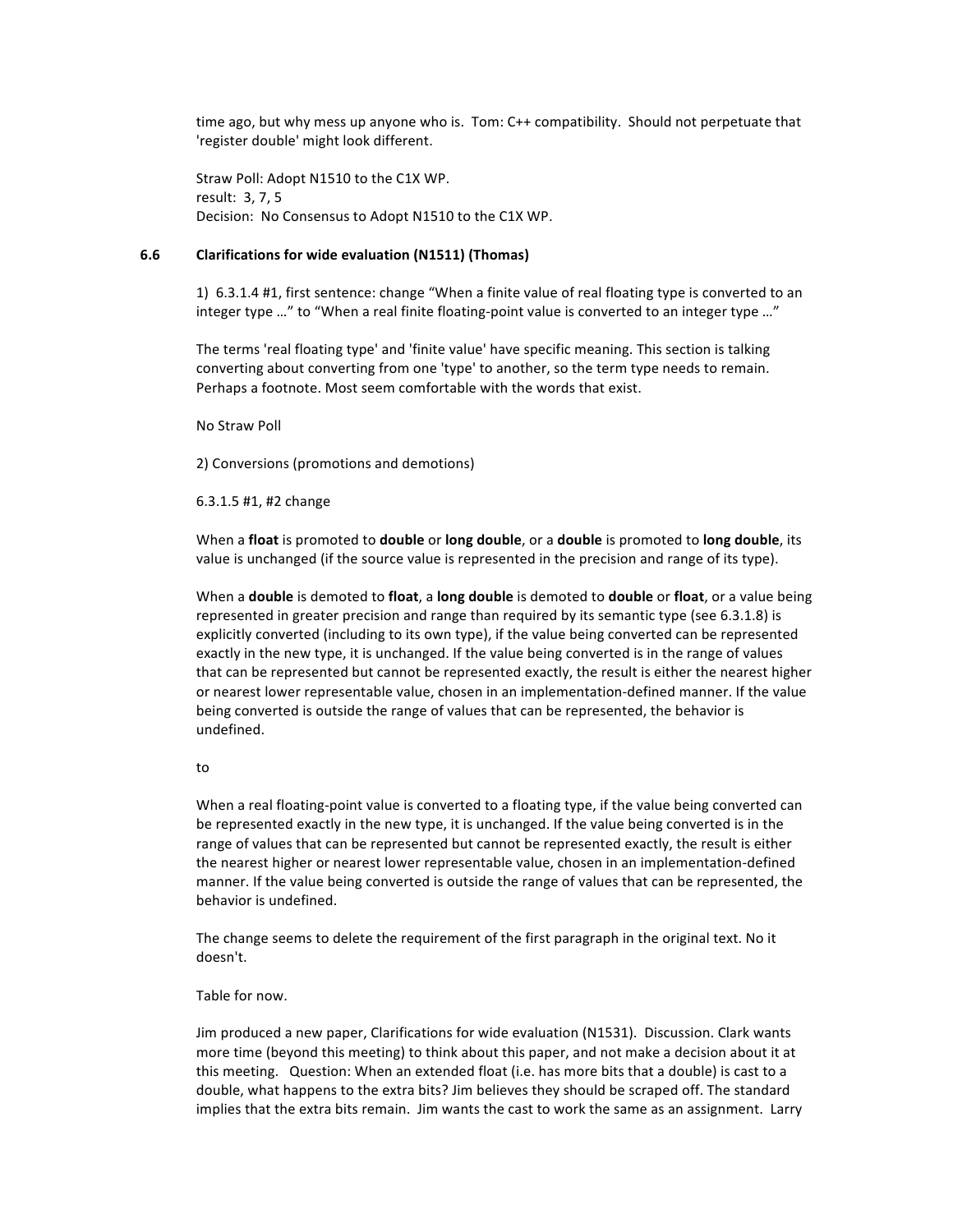and Rajan believe the extra bits should remain. Why throw away the extra precision, and the Standard says the 'value' remains unchanged.

#### Thursday

Jim Thomas presented a newer paper (N1537) that does not require promotion to remove any extra precision in the main body of the Standard, but to require it in Annex F.

More discussion. Some are concerned about the change to Annex F, and the possible impact on customers. The approach to Annex F does improve predictability of the result obtained. Jim believes the WP, as written, is clearly wrong. Clark does not object to the clarifications to the main body, but not to Annex F. David believes the proposed change to Annex F meets the spirit and intent of Annex F. Walter points out that they have been burned several times by this issue (extra bits) due to the lack of predictability.

Straw Poll: Adopt the changes to the main body of the Standard, as proposed in N1538 to the C1X!WP. result: 10, 0, 5 Decision: Adopt the changes to the main body of the Standard, as proposed in N1538 to the C1X WP.

Straw Poll: Adopt the changes to Annex F of the Standard, as proposed in N1538 to the C1X WP. result: 9, 2, 5 Decision: Adopt the changes to Annex F of the Standard, as proposed in N1538 to the C1X WP.

#### **6.7 Math Functions and Directed Rounding follow up (N1181, N1512) (Thomas)**

This paper proposes editorial changes to reduce the chances of confusion about the terms "exceptional conditions" and "floating-point exceptions". There are many cases where one is use where the other in intended, or 'exception' v. 'LIA-1 exception' is intended, etc. This is editorial. Passed to the Project Editor. If there are any questions, they can be referred back to the Committee.

Decision: N1512, Exceptional conditions vs floating-point exceptions, passed on the PE for action.

#### **6.8 Exceptional conditions vs floating-point exceptions (N1513) (Thomas)**

Follow on to N1181 (DR 329) proposed text that was more specific about requirements for math functions with respect to exactness and the rounding direction mode. At the 2006 Portland meeting, the proposed changes were approved, though only for Annex F. This is a proposal to address a few items (in Annex F) that were missed or for which the change was incorrect. Six items are included. Jim Thomas went through the paper, explaining each of the items. DR 329 has been applied to the WP.

Straw Poll: Adopt N1513 to the C1X WP. result: 10, 0, 5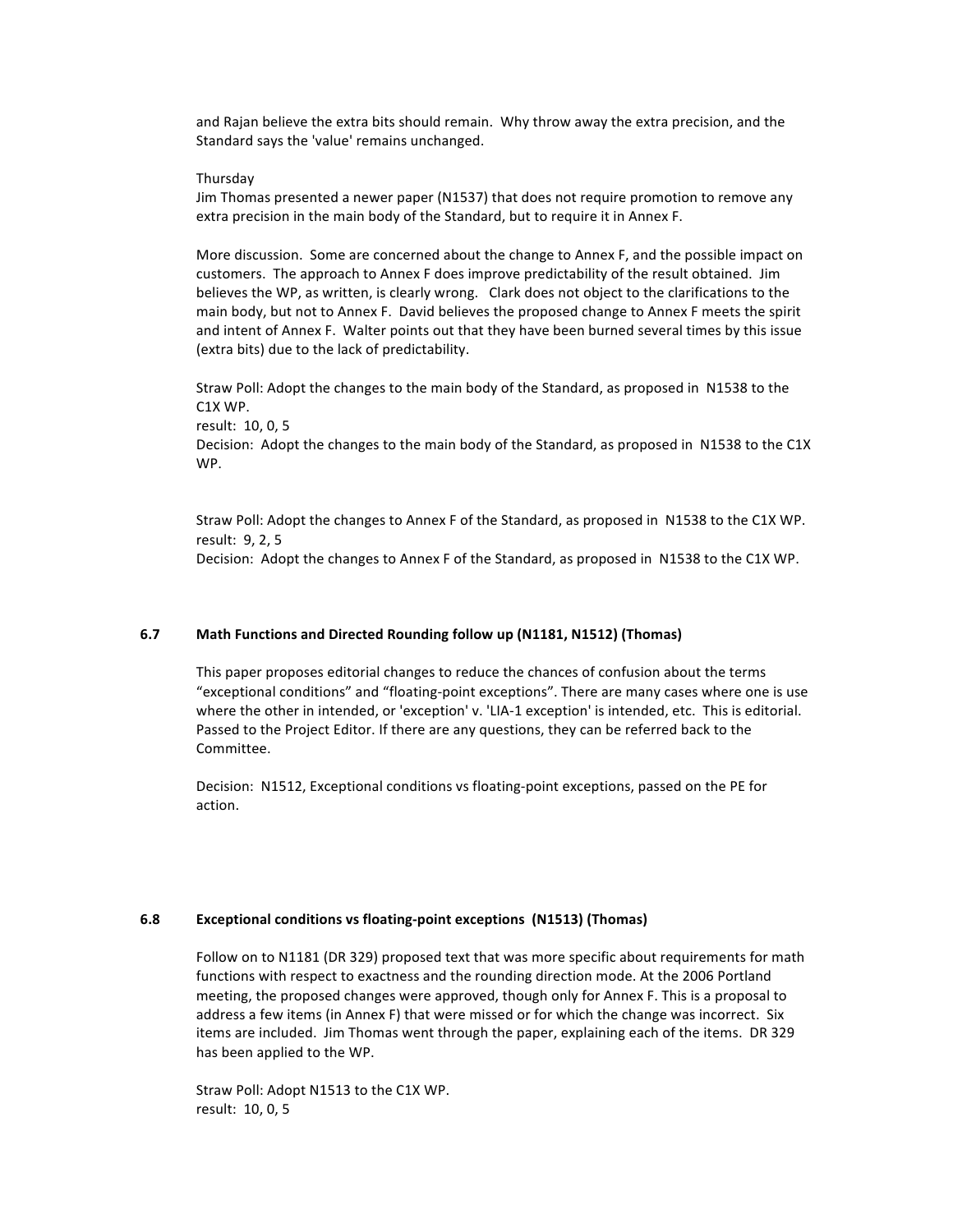Decision: Adopt N1513 to the C1X WP.

#### **6.9 Conditional%Normative%Status%for%Annex%G %(N1514)%(Thomas)**

N1514 proposes to change Annex G, IEC 60559 compatible complex arithmetic, from "informative" to conditionally "normative". The rationale is that implementations of Annex G now exist (HP/UX and Sun compilers). The impact is that implementations that define \_STD\_IEC\_559\_COMPLEX\_\_ would have to conform to Annex G. This is just as optional as it's always been.

Straw Poll: Adopt N1514 to the C1X WP. result: 13, 0, 2 Decision: Adopt N1514 to the C1X WP.

#### **6.10 Fix%for%Annex%F%pow%special%case (N1515)%(Thomas)**

On of the special cases for pow is wrong in C99.

#### **Proposed changes:**

In the second bullet in F.10.4.4 change

- pow(±0, y) returns +∞ and raises the "divide-by-zero" floating-point exception for y < 0 and not an odd integer.

to!

- pow(±0, y) returns +∞ and raises the "divide-by-zero" floating-point exception for finite y < 0 and not an odd integer.

Insert another bullet after the second bullet:

 $-$  pow( $\pm 0$ ,  $-\infty$ ) returns + $\infty$ .

Discussion: Doing this could mean adding a special case to check for this, which might affect performance? Yes, that's possible.

Straw Poll: Adopt N1515 to the C1X WP. result:  $3$ ,  $1$ ,  $10$  – insufficient support to carry this forward. Decision: No Consensus to Adopt N1515 to the C1X WP.

Straw Poll: Change: second bullet: add "..and may raise the divide by zero floating point exception." result: No Objection **Decision: Adopted as above.** 

Here is suggested rationale for the committee-modified change in N1515:

The divide-by-zero floating-point exception is generally intended for operations that produce an infinite result from finite operands. In C99, pow( $+-0$ ,  $-$ inf) was covered by the pow( $+-0$ , y) where y<0 case which was specified to raise the divide-by-zero floating-point exception. The provision to allow pow(+-0, -inf) to raise the divide-by-zero floating-point exception gives implementations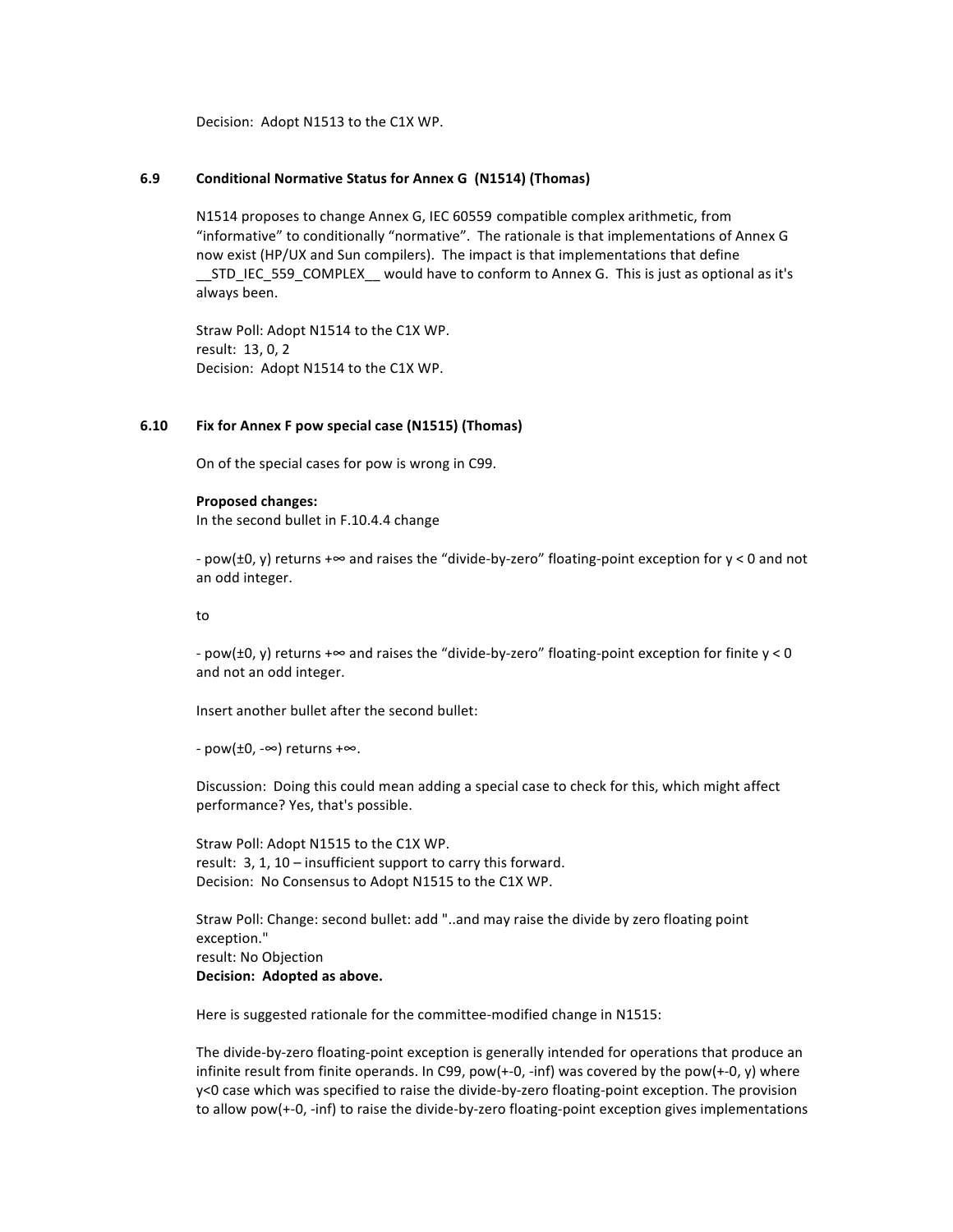the alternatives to be consistent with the general meaning of divide-by-zero or to retain their C99 hehavior.

#### **6.11 Working%Draft%(N1516)%(Jones)**

No action needed.

#### **6.12 Recommendations for extended identifier characters for C and C++ (N1518) (Nelson)**

TR 10176:2003, Extended Identifiers, has been updated, and looks to be a moving target, but nobody is maintaining it. Use the XML approach, everything except, rather than listing those that apply? Clark has made a specific list of recommendations  $w/r/t$  citing this TR material as an Annex. Tom suggested pointing to the C++ Annex instead. That could be problematic since the C++ revision does not yet exist. We could adopt Clark's proposal, and change it later if we need to, i.e. in response to an NB comment.

Straw Poll: Adopt N1518, as applicable to C, to the C1X WP. result: 14, 0, 1 Decision: Adopt N1518, as applicable to C, to the C1X WP.

#### **6.13** Latency Reducing Memory Allocation in the C standard library (N1527, N1519) (Douglas)

N1527 replaces N1519 as of 10/20/2010. It proposes a minimal change in the dynamic memory allocation API in order to reduce system memory bandwidth usage. The change is to 7.22.3.1, aligned\_alloc, and adds 7.22.3.2, aligned\_realloc, 7.22.3.3, batch\_alloc1, 7.22.3.4, batch\_alloc2, 7.22.3.5, batch\_alloc5, 7.22.3.9, malloc\_usable\_size, 7.22.3.11, try\_aligned\_realloc, 7.22.3.12, try realloc. All designed to reduce latency.

This is all implemented and available. IPR for any of this is unknown.

Tom Plum already indicated to the submitter that this material is likely too late in our process to make it into C1X.

Not clear how much this has been implemented. PJ also believes it's too late in the process. JB pointed out that unless the author was here, getting adopted would be difficult. There are other options, i.e. TR, etc.

Straw Poll: Adopt N1527 to the C1X WP. result: 0, 12, 4 Decision: No Consensus to Adopt N1527 to the C1X WP.

#### **6.14 Fixing the rules for type-based aliasing (N1520) (Nelson)**

N1520 addresses DR 236, and provides proposed wording based on our previous decision to close this DR. Tom agrees with the direction taken, but believes that further clarification is needed. Much discussion, and generation of example code on a white board.

"Am I gassing this guy, or what?" ... Clark, after explaining a point to Tom.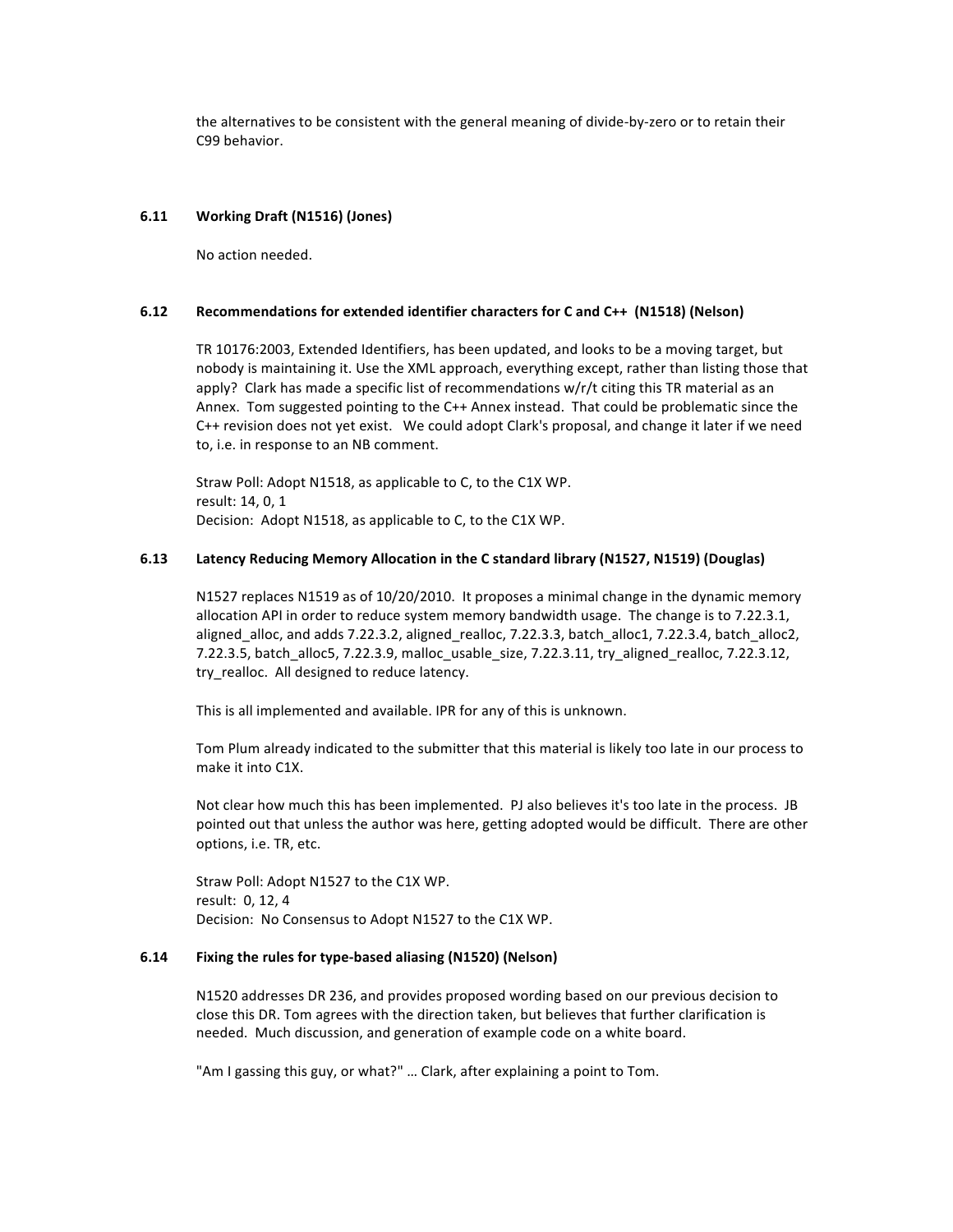Clark's reading of DR 236 was that the Committee wanted to treat writes to unions differently than reads. Is that still the case? Yes. Footnote 94: use of the word 'access', means only reading, not modification. Blain believes it could mean modification. No one else agrees. Larry will fix this.

Larry presented a case that contradicts the wording that Clark has proposed.

"When I misunderstood your wording, I thought you had nailed it." ... Tom, responding to Clark's comment to disregard the proposed wording, and pointing out that DR 236 was now reopened.

Wednesday afternoon revisit, to address issues raised in prior discussions, formulate new issues, explore approaches, shoot them down in mid-air. A self selected group of masochists needs to continue the spelunking into the deeper darker reaches, trying to find the light. Stopped at 4:15.

Rajan brought up issues on N1520.

#### ---- start of Rajan's material ------------------

There is no provision in the aliasing rules for a read relying on the "common initial sequence" case presented in N1494 6.5.2.3 paragraph 6. Ignoring the common initial sequence issue implies that in a read of a u.b.y, the only lvalue that the committee is concerned with is u.b.y and not u.b. The proposed changes (N1520mod2) also explicitly take u.b into account (with an exception for the common initial sequence). As for the common initial sequence, consider:

```
union U {
   struct A { int x; } a;
  struct B { int y; } b;
} u;
int main(void) {
  u.a = (struct A) { 0 }; // established type of u is now struct A
  struct B b = u.b; // since the entirety of u.b is in the common
initial sequence, is this a qualifying inspection?
  b.y = u.b.y; // does the involvement of a B lvalue imply the
existence of a B object?
}
```
It is important that an expression a.m or pa->m does not generally need to alias an object which is not the "m" member of the type of "a" or \*pa (respectively). Also: An evaluation of an Ivalue does not necessarily lead to a read of of an object, thus the implications of the existence of an object as implied by N1494 subclause 6.3.2.1 paragraph 1 should be identified: - Where "lval", an lvalue expression, is evaluated:

```
1) must a read of a char, *(char *)&lval, be valid?
2) must memcpy((char [sizeof lval]){ 0 }, &lval, sizeof lval) be valid?
3) must a read of "lval" be valid?
```
The modification is for option (2), which implies (1) but not (3). Also:

```
struct A { int x; };
struct B { int y; };
union {
    struct A a; struct B b;
} u;
int main() {
  u.a = (struct A) { 0 };struct B * pb = 6u.b;return pb \rightarrow y; // should this be allowed?
}
```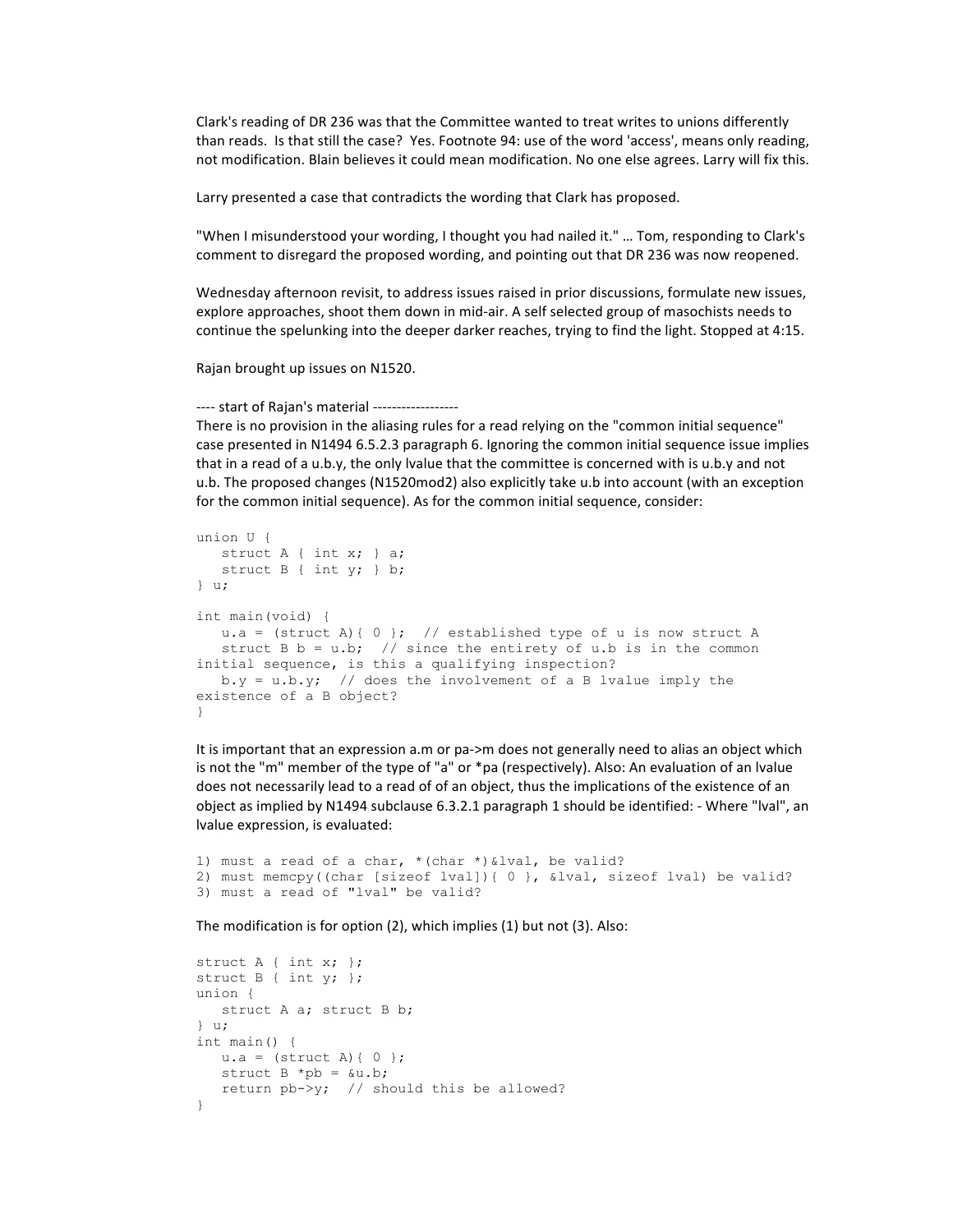---- end of Rajan's material ----

Clark wants more time to review this material. Returned to discussion brought up by Tom, reverting to the Randy Meyers rule. On factor influencing a decision in this area is the impact on GCC compiler performance, since they make heavy use of unions. It's difficult to determine when type base aliasing rules are violated. Nothing being done here is going to make them any simpler to understand by programmers.

There does not seem to be any way that this matter will be resolved at this meeting. Each thread of proposed approaches leads to more questions. 11:48 am, Thurs, Nov 4, 2010.

ACTION – Clark do more work in N1520

#### **6.15 Threads%API%Improvements%and%Issues %(N1521)%(Boehm)**

N1521 proposes several items in an attempt to improve the threads API.

#### **1. Remove mtx try**

PJ wants to check w/Becker on this item. The argument for removing mtx try is that it can be buggy, complicates the Standard, and deviates from existing practice. Implies that try lock must be supported. Blain disagrees with the statement that there is no benefit to keeping mtx\_try. Walter points out there is an assumption of a guarantee that the standard does not make. Blain believes that paper is too much, too late, and found the arguments for it not compelling. The performance aspect is debatable. Douglas is in favor of removing mtx\_try, and is persuaded by the arguments presented. Some of the items presented no longer exist in the WP as stated in the proposal, but have been rewritten. PJ views this as tinkering

Straw Poll: Remove mtx try, as in N1521 to the C1X WP. result: 5, 5, 5 Decision: No Consensus to remove mtx try, as in N1521 to the C1X WP.

#### **2. Clarify thrd t lifetime**

It is unclear how long the thrd t values produced by thrd create remain valid. There are two plausible answers:

1. Forever. thrd\_t is large enough that it cannot practically wrap. 64 bits are probably enough; 128 are definitely enough. Arguably that's what the current wording requires, but I believe the requirement is way too subtle for implementors to get this right.

2. thrd\_t values can be reused once a thread exits and has been joined or detached. This is the POSIX approach.

The question comes down to what we originally intended with thrd t. PJ has no trouble with the clarification. The existing POSIX approach is error prone.

Straw Poll: Adopt the clarifications to thrd\_t, as proposed in N1521 to the C1X WP. result: 15, 0, 1 Decision: Adopt the clarifications to thrd\_t, as proposed in N1521 to the C1X WP.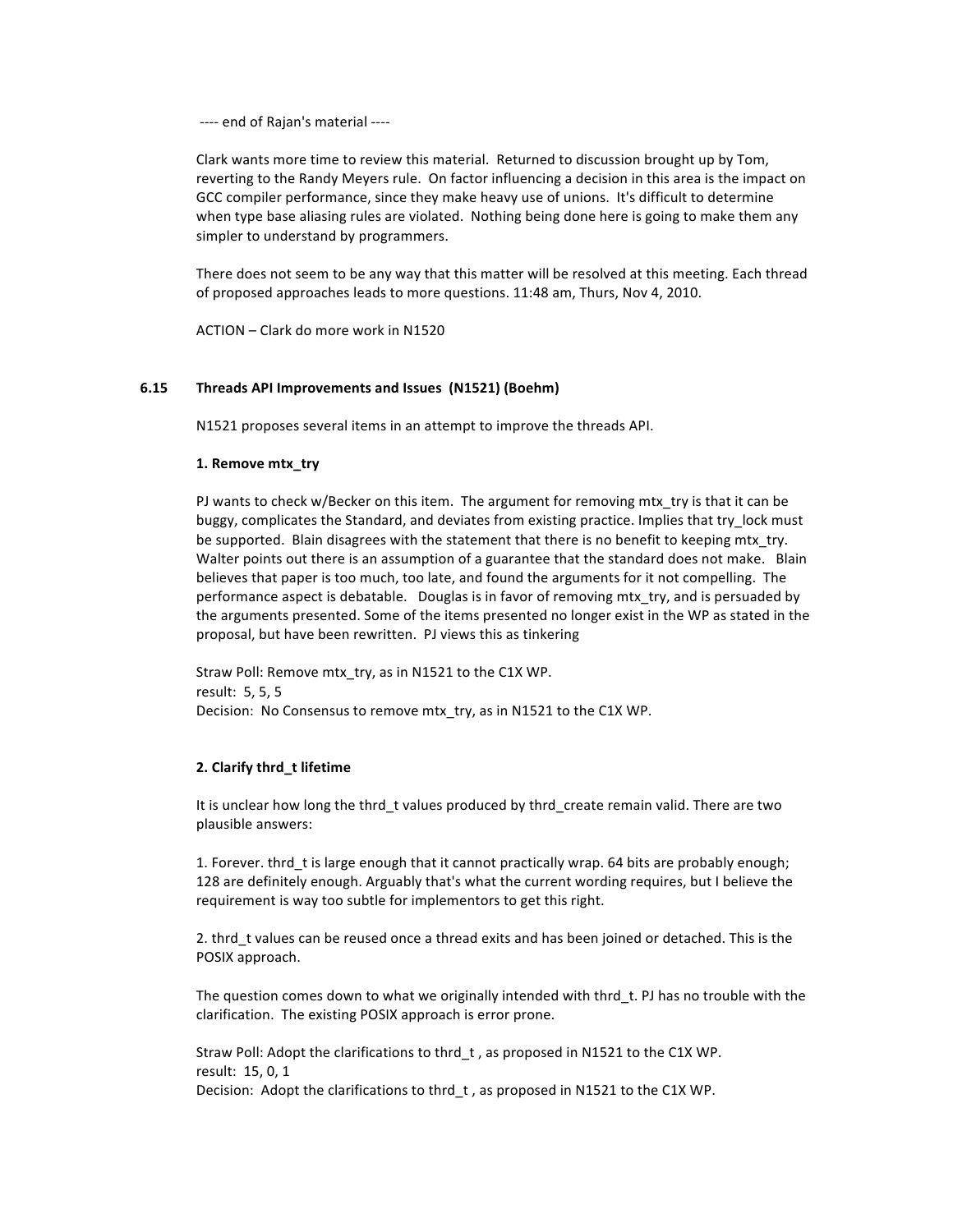#### **3. Clarify memory model constraints.**

In a few cases, additional "synchronizes with" relationships are required to ensure that updates by one thread become visible to another. Three items are proposed, one of which has two choices. If we do the first, we are pretty much obligated to doing one of the two presented as second options.

Straw Poll: Adopt the clarifications to memory model constraints, mtx\_unlock, thrd\_create –  $1<sup>st</sup>$ option, thrd join as proposed in N1521 to the C1X WP. result: 12, 1, 2 Decision: Adopt the clarifications to memory model constraints, mtx\_unlock, thrd\_create –  $1<sup>st</sup>$ option, thrd\_join as proposed in N1521 to the C1X WP.

## **4. Clarify when and whether stdio functions acquire locks and can be used to communicate between threads.**

No words are proposed, no action taken

#### **5. Consider prohibition of cross-thread longimps.**

No words are proposed, no action taken.

#### **6.16 Atomic%Refinements %(N1526,%N1522,%N1485)%(Garst)**

The adoption of the Atomic Proposal N1485 by WG14 leads to an opportunity for further simplification of the C1x draft by eliminating section 7.17.6 which defines a limited set of opaque structures containing atomic elements. These elements were also correspondingly defined in  $C++0x$  as interoperable data types. Prior to N1485 these types served as the exclusive set of atomic types defined by C1x, but are now unnecessary due to the introduction of N1485 productive syntax for atomics.

N1526 replaces N1522 a/o 10/20/2010, and along with Lawrence Crowl's paper, WG21 N3164, proposes to simplify both Standards by eliminating the specific data types referenced above.

Blain presented N1526 as a revised proposal derived from discussion he had with Lawrence Crowl.

Tana pointed out that no vote was taken in the WG21 Concurrency Working Group due to the absence of two major players, however Clark believes that the group had a sense of consensus.

PJ does not want any atomic \* names removed. They are already implemented and in use, and there is no need to remove them. Blain agrees. It's just that there was no apparent benefit to leaving them in, but now, there is. Accepting PJs point essentially divides the paper into two points.

Part 1: Accept consideration of the proposed modification to 6.2.5, Types, paragraph 27, and nothing else (\_Atomic can mix with const). This simply corrects an oversight.

Straw Poll: Adopt, in principle, Part 1 of N1526 as above to the C1X WP. result: 13, 0, 2 Decision: Adopt, in principle, Part 1 of N1526 as above to the C1X WP.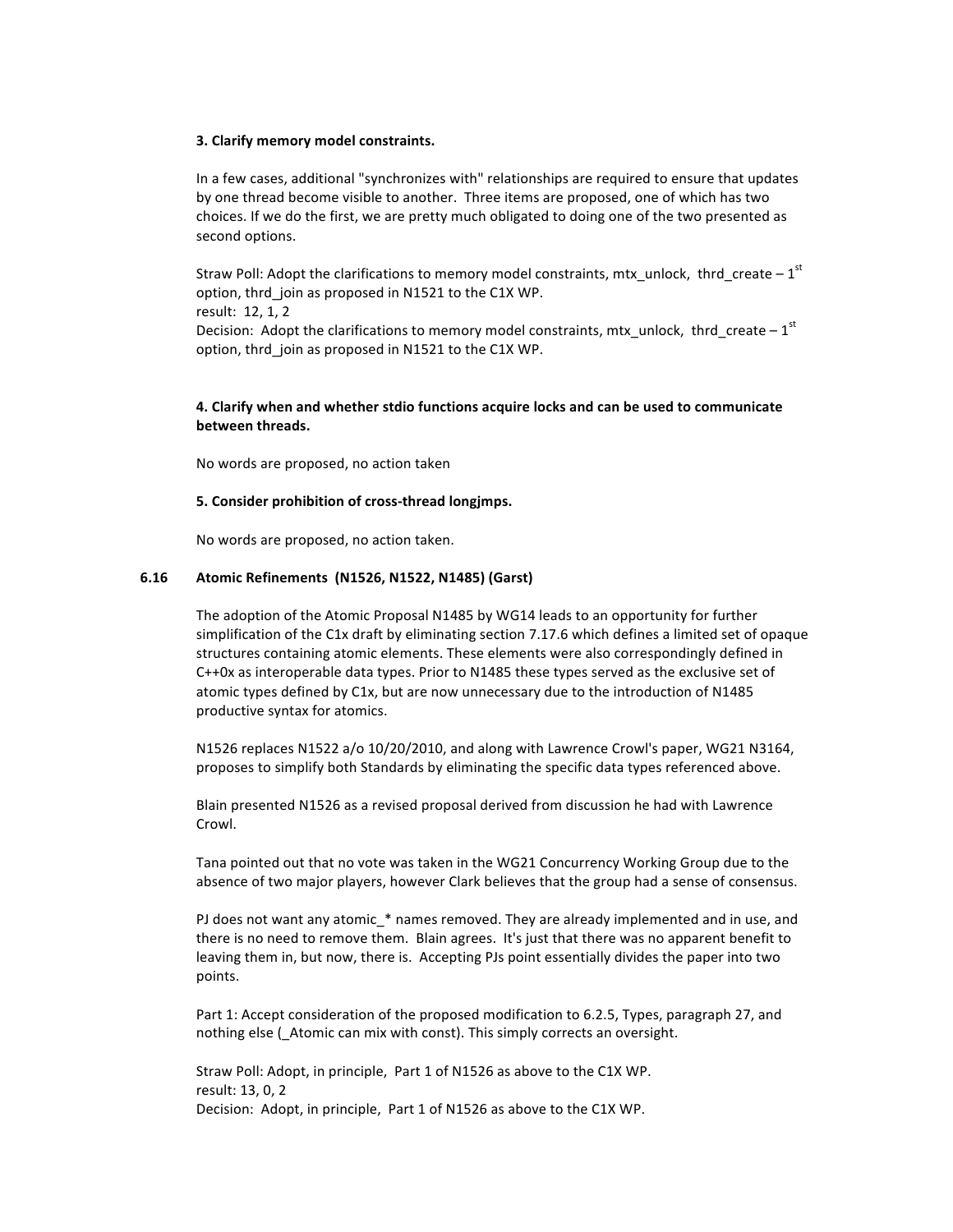Straw Poll: Adopt, in principle, Part 2 of N1526 as above to the C1X WP (remainder of paper) result: 0, 13, 2 Decision: No consensus to Adopt, in principle, Part 2 of N1526 as above to the C1X WP

Question raised by Fred: 7.17.7.5 The atomic\_fetch and modify generic functions

(remainder of paper).

If a volatile int has the value INT\_MAX, and a call to atomic\_fetch\_add() is done to add one to the int, what is the result?

The standard says: "There are no undefined results." Does the result wrap (like unsigned int)? Does it saturate? Something else?

Clark: The intention is that fetch and operate constructions have the same modular constructions as unsigned. Two's complement, wrap around as if they were unsigned. It is not really specified in the Standard. Editorial. Larry to do.

ACTION – Larry to modify the words to fetch and operate constructions as needed (7.17.7.5)

#### **6.17 Using%specifier,%not%qualifier,%for%\_Atomic %(N1524)%(Plum)**

N1524 proposes that the specifier '\_Atomic (type-name)' be used v. the \_Atomic type qualifier. Blain believes that the qualifier is the superior approach. Can we do both? Possibly. Tom believes we have two ways of saying the same thing, and that his approach preserves source compatibility with C++. Is type qualifier a bad idea? No argument is presented. Clark believes the type qualifier approach creates a wart in the Standard due to sizeof issues, i.e. the sizeof an atomic type qualifier does not have the same size or alignment as a nonqualified type. That's true, and is already stated in the WP. It exists to maintain compatibility with C++. Tom: The underlying issues are entirely one of aesthetics and taste. Clark believes that WP status quo is problematic as it mentions both type qualifier and specifier. David believes the parenthesized syntax makes C look second class. Prefers the qualifier approach. PJ believes the qualifier is a better approach. Clark's reading of qualifier rules would mean a pointer to a non-atomic qualifier could be converted to a pointer to an atomic qualifier. There are size and alignment issues here.

#### There are likely a number of existing qualifier rules that should not apply to an atomic **qualifier.%**

Straw Poll: Adopt N1524 to the C1X WP. result: 5, 5, 5 Decision: No consensus to Adopt N1524 to the C1X WP.

Clark is strongly in favor of the type specifier approach. What does the committee wish to do to address the problems with the status quo, i.e. existing qualifier rules that impact an atomic qualifier in an undesirable way? We need to review every mention of 'qualifier' in the WP, and describe an exception for each case.

#### ACTION - Clark, Blain, Tom, and Nick will work on this.

The group researched all uses of 'qualifier' in the WP. Removing the wart could possibly create issues that are yet unknown. In eight instances, the wording for qualifier would have to be modified.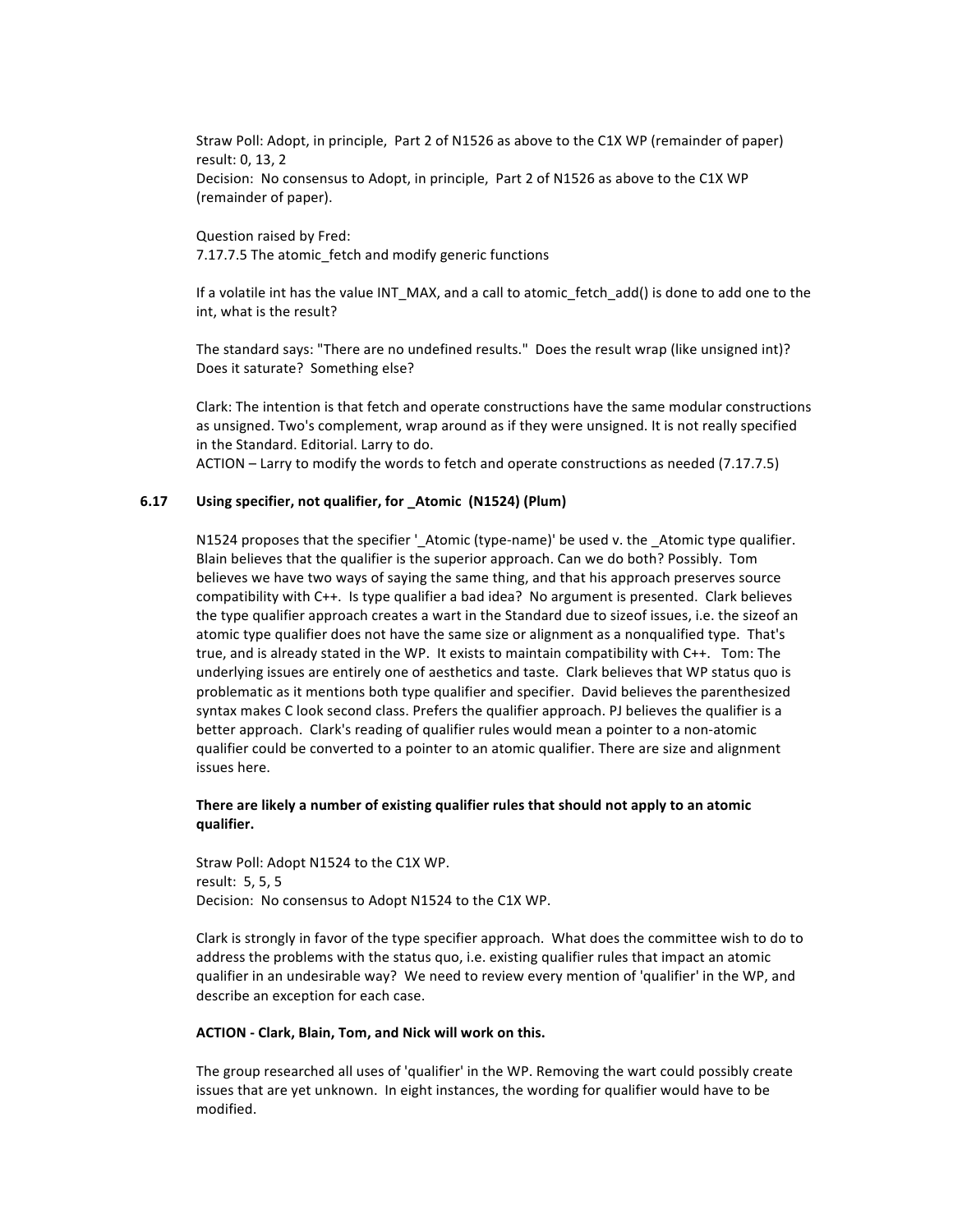Three possible directions. 1) eliminate the wart, 2) draft away the problems that currently exist, 3) leave the problems there, go to CD knowing they are there. We may be able to do #2 here in Batavia, but maybe not. Option #2 includes possibly adopting Tom's paper on the specifier approach.

Perhaps we should just adopt the C++ solution.

In any case we are setting up 'churn' for any of these options.

Jim – perhaps we could simplify this by setting up a list of compatibly equivalent types. JB agrees.

Blain is willing to develop a proposal for wording to adopt into a CD this week. The heart of the issue revolves around compatible types. Tom – the hard part is deciding the direction. Doing that would enable is to have words this week. Tom believes that a paper will be produced along the line of his proposal, and that Blain will produce a paper along the lines of using 'qualifier', with two options, using R&A (representation and alignment), and without. Expect papers tomorrow. The action item above continues.

## 6.18 **Memory-Order Rationale (N1525) (McKenney)**

N1525 provides rationale for the six memory order options contained in the C1X WP, and is based on WG21 N2153. It demonstrates the purpose of each option by way of example code fragments, and also shows how some varieties of memory fences may be used. There is no real action for the committee to take with this paper.

Blain worked with Paul on putting this paper together, translating Paul's C++ examples into C. There are typo errors in the code. Blain will work with Paul to correct them.

#### **6.19** Proposal from Defect Report 271 (N1491) (Tydeman)

Straw Poll: Adopt N1491 to the C1X WP. result: 14,0,1 Decision: Adopt N1491 to the C1X WP (along the lines of).

## **6.20 Proposal%from%Defect%Report%319 (N1492)%(Tydeman)**

Adopting this will break existing implementations. There is no strong motivation for this change.

Straw Poll: Adopt N1492 to the C1X WP. result: 1, 10,3 Decision: No Consensus to Adopt N1492 to the C1X WP.

#### **6.21 Minimal fix to complex divide (N1496) (Tydeman)**

The existing state loses the NaN, which should show up in the result. This corrects that.

Straw Poll: Adopt N1496 to the C1X WP. result: 9, 0, 6 Decision: Adopt N1496 to the C1X WP.

#### **6.22 Clarification to fmod (N1497) (Tydeman)**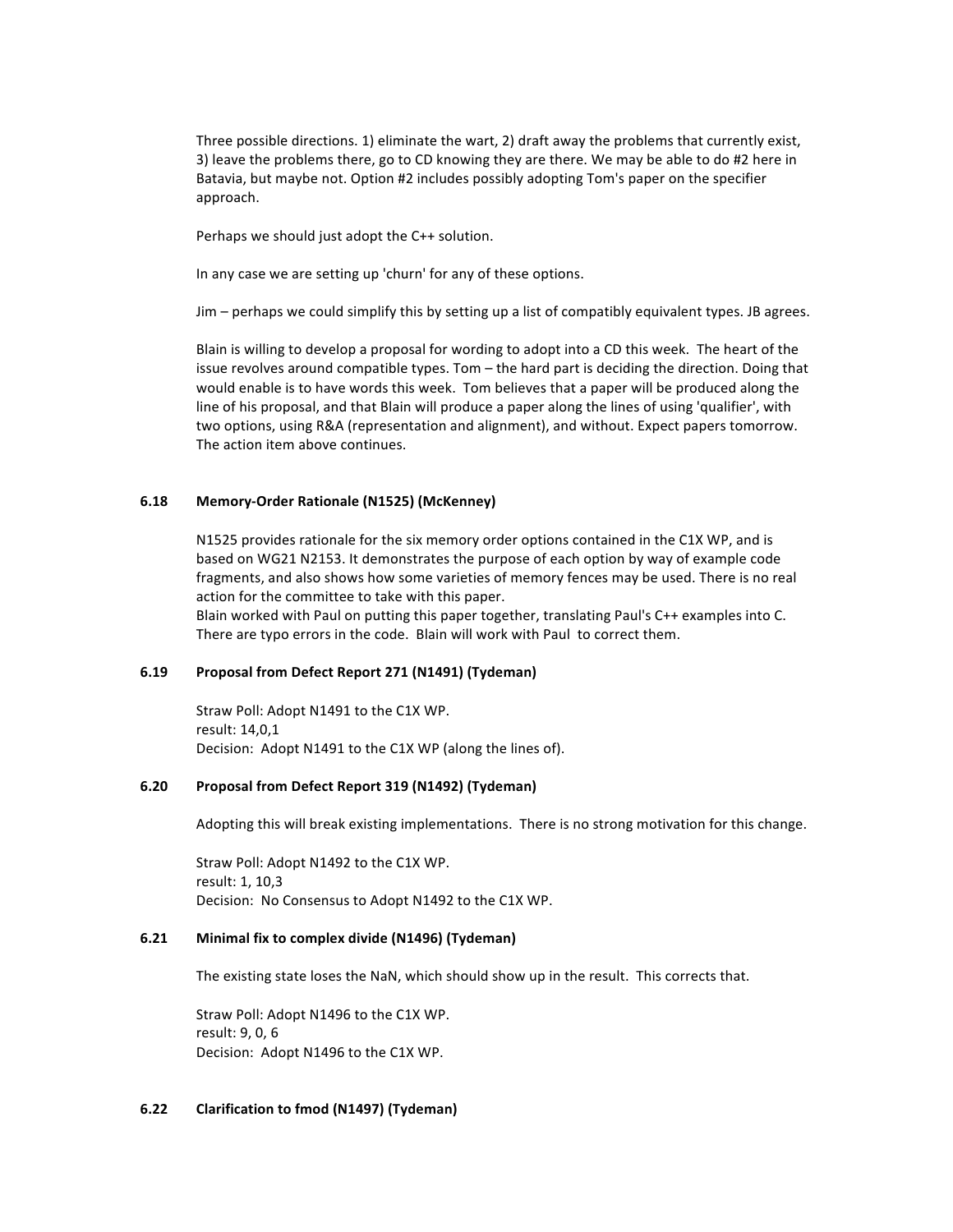There may be additional cases to consider? Fred does not think so. Clarification.

Straw Poll: Adopt N1497 to the C1X WP. result: 6, 1, 8 Decision: Adopt N1497 to the C1X WP. Editorial as needed.

## **6.23** Add missing error conditions in math functions (N1498) (Tydeman)

These are NEW requirements on implementations.

Straw Poll: Adopt N1498 to the C1X WP. result: 2, 9, 3 Decision: No consensus to adopt N1498 to the C1X WP.

#### **6.24** Remove error/no error choices in math functions (N1499) (Tydeman)

Two proposals are presented: 1) adds recommended practices, 2) add a list of obsolescent features. This material is in Annex F, and extends that material to the main body of the C Standard. Adding as a recommended practice creates some complications.

Proposal 1: Straw Poll: Adopt N1499, Proposal 1, to the C1X WP. result: 1, 9, 5 Decision: No Consensus to Adopt N1499, Proposal 1, to the C1X WP.

Proposal 2: Straw Poll: Adopt N1499, Proposal 2, to the C1X WP. result: 1, 10, 2 Decision: No Consensus to Adopt N1499, Proposal 2, to the C1X WP

#### **6.25 Remove ambiguous choices in math functions (N1500) (Tydeman)**

These are new recommended practices, and are aligned with the Annex F requirements. Two proposals are presented; 1) add recommended practices, and 2) add a list of obsolescent features.

#### **Proposal 1**

Straw Poll: Adopt N1500, Proposal 1, to the C1X WP. result: 1, 9, 5 Decision: No Consensus to Adopt N1500, Proposal 1, to the C1X WP.

#### **Proposal 2**

Straw Poll: Adopt N1500, Proposal 2, to the C1X WP. result: 1, 12, 2 Decision: No Consensus to Adopt N1500, Proposal 2, to the C1X WP.

#### **6.26 EPOLE as future direction (N1501) (Tydeman)**

C1X has adopted a concept of pole error, however various standards present different approaches to handling pole errors. C1X has no unique errno value for it. N1501 proposes EPOLE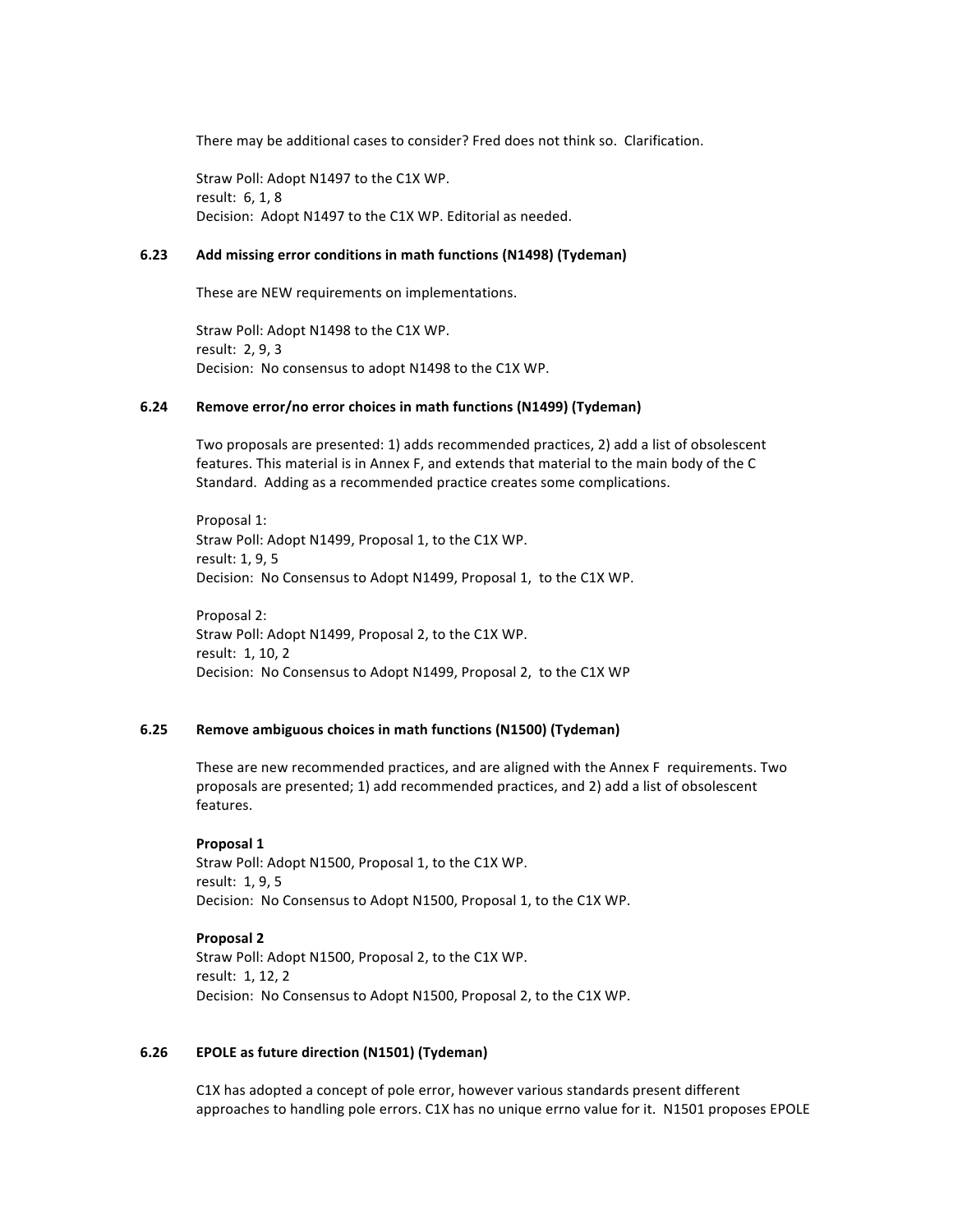as an errno value for pole error as a 'Future Library Direction'. It's not clear what we gain by doing this.

Straw Poll: Adopt N1501 to the C1X WP. result: 1, 9, 5 Decision: No Consensus to Adopt N1501 to the C1X WP.

## **6.27 Fix%for%DR%334%(comparison%macros) (N1502)%(Tydeman)**

This Defect Report has been discussed at several meetings. The committee decided to defer this topic until after the type generic macro issue was resolved. Since the type generic macro issue was resolved at the Boulder meeting (May 2010), it is now time to fix DR 334. Some of the material from this DR has already been incorporated into the WP, except for the material that applies to the addition of a footnote to 7.12.14.

[footnote]If any argument is of integer type, or any other type that is not a real floating type, the behavior is undefined.

Straw Poll: Adopt the above footnote to 7.12.14 from N1502 to the C1X WP. result: 9, 0, 5 Decision: Adopt the above footnote to 7.12.14 from N1502 to the C1X WP.

#### **6.28 Fix for DR 300 (translation-time expression evaluation) (N1503) (Tydeman)**

N1503 proposes new requirements: 1) the same decimal constants must result in the same value and 2) internal representation, and operators must use the same precision. Three Changes are proposed:

1) Add to 6.4.4.2 Floating constants, paragraph 5: All floating-constants of the same source form in the same translation unit shall convert to the same internal format with the same value. Footnote: 1.23, 1.230, 123e-2, 123e-02, 1.23L are all different source forms, so need not convert to the same internal format and value.

Straw Poll: Adopt N1503, proposal 1, to the C1X WP. result: 13, 2, 0 Decision: Adopt N1503, proposal 1, to the C1X WP.

2) Add to 6.4.4.2, paragraph 7 (Recommended practice): All floating-constants with the same mathematical value and type in the same translation unit should convert to the same internal format and value. Footnote: 1.23, 1.230, 123e-2 and 123e-02 have the same mathematical value, so should convert to the same internal format and value.

Straw Poll: Adopt N1503, proposal 2, to the C1X WP. result: 2, 7, 5 Decision: No Consensus to Adopt N1503, proposal 2, to the C1X WP.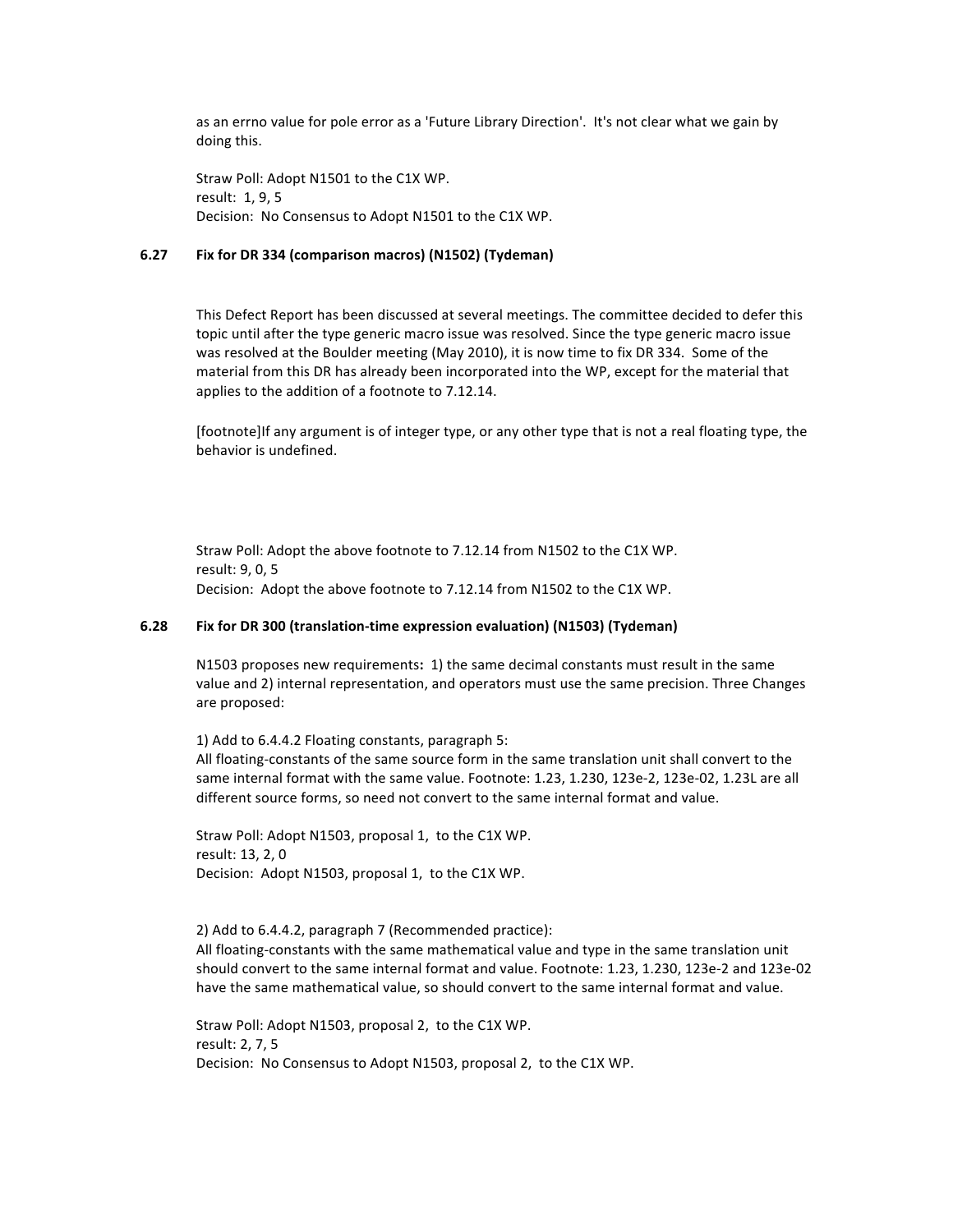3) Add a 12th paragraph to 6.6: Constant expression: All operators with the same type(s) of floating-point operand(s) in the same translation unit shall use the same precision.

Straw Poll: Adopt N1503, proposal 3, to the C1X WP. result: 4, 6, 5 Decision: No Consensus to Adopt N1503, proposal 3, to the C1X WP.

#### **6.29 Fix for DR 301 (meaning of FE\_\* macros in <fenv.h>) (N1504) (Tydeman)**

Defect Report 301 was answered (in part) as not really a defect, but a deficiency which could be addressed in a future revision of the C Standard. The material could be added as Recommended *Practice. The problem being addressed is: what is the meaning of the FE\_\* macros for* environments that are not IEEE-754 (IEC 60559)? Since this is being added as recommended *practice, it should have no affect on existing implementations.* 

There are two pieces to this paper:

Straw Poll: Adopt N1504 to the C1X WP. result: 1, 8, 6 Decision: No Consensus to Adopt N1504 to the C1X WP.

## **6.30 Why Undefined Behavior for Infinite Loops - Response to N1509 (N1528) (Boehm)**

N1528 is a response to N1509, which proposes a change in wording to C1X. See agenda item 6.4.

## **6.31 Austin%Group%Liaison%Report%(N1529)%(Stoughton)**

N1529 presents a number of issues on the latest version of the POSIX Standard that are waiting for input from WG14 for resolution. Only the issues have an impact on WG14 are listed.

1. AG issue 00000073: wmemcpy C Conflict?

The words in the POSIX Standard follow the words used in C90 + AMD 1, rather than C99, and recognizes they may be at odds with the C1X revision. AG seems to be prepared to change their words to match C1X (and C99) if WG14 has no intention of changing them.

We are taking no action here.

2. AG Issue 000074: Pointer Types Problem.

POSIX extends the C Standard to allow a pointer to a function can be stored in a pointer to void. This is used for dynamic library functions (dlsym() in particular), and opens the door to permit conversion of a pointer to a data object into a pointer to a function.

3. AG Issue 0000090: fscanf contradiction (expects changes to C1X). The change proposed by AG has already been adopted in C1X.

The changes expected are in the current WP.

#### 4. AG Issue 0000105: errno change on success

C99 seemed to imply that errno could not be set except as described in the Standard, i.e. it could not be set to success unless the Standard specifically said so. POSIX has taken an approach that allows errno to be set to success for those cases, and asks that WG14 review their approach.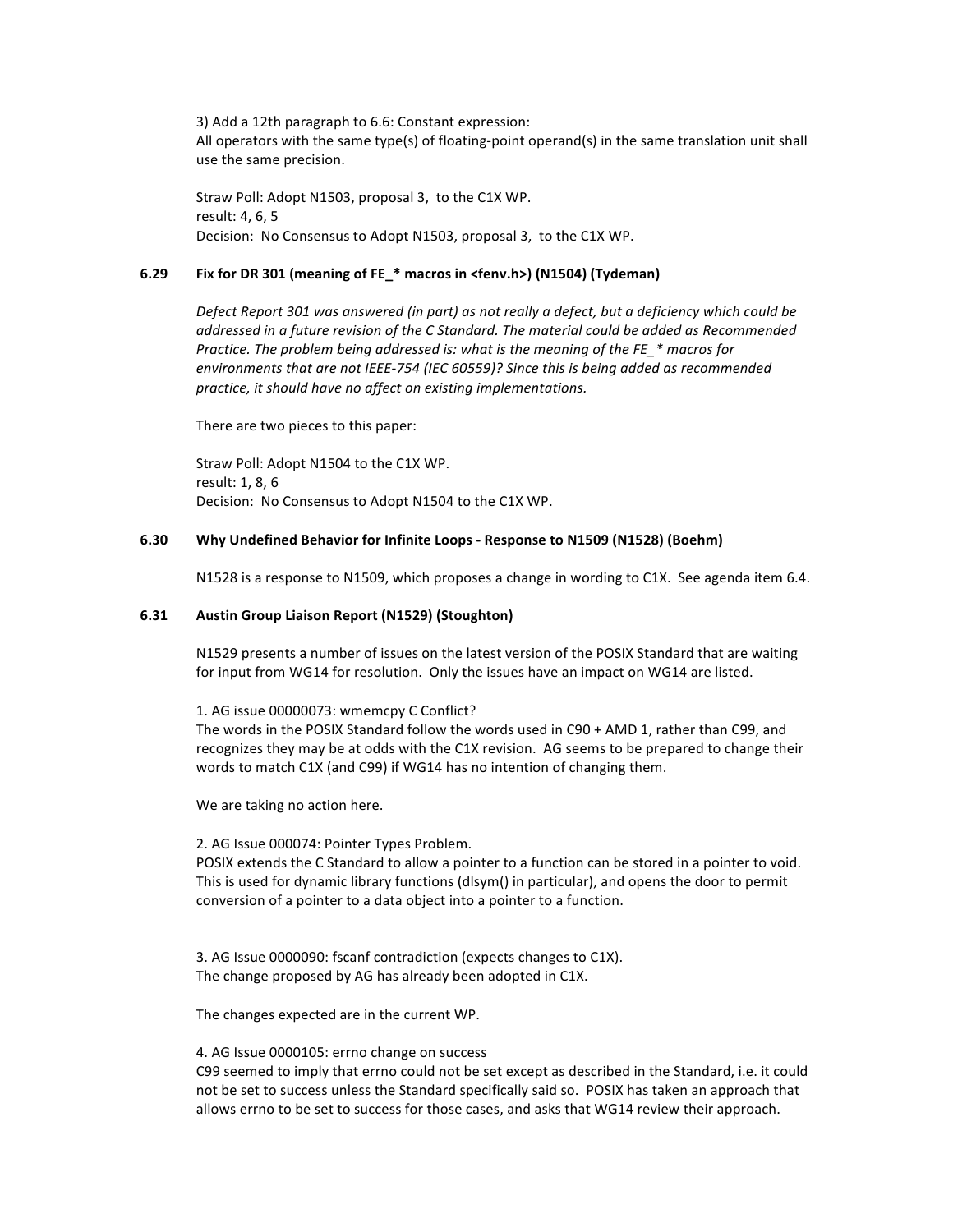There is no WG14 action to take.

5. AG Issue 0000109: mblen() not thread safe. AG believes that mblen() and mbtowc are not thread safe, and should be listed as such.

We may want to think about an equivalent statement. No action at this time.

6. AG Issue 0000110: memchr input process order. AG has asked that WG14 review the changes to their DESCRIPTION and RETURN VALUE portions of memchr.

Does this solve the problem? Not clear. Nick will look further.

7. AG Issue 0000162: Determining System Endianess during preprocessing. There does not seem to be a standard way to perform a conditional compilation depending on the endianess of a system, and proposes a mechanism to do so. AG has asked for WG14 input in this issue. WG14 has indicated a lack of enthusiasm for doing this in the past, but is willing to look at it if someone submits a paper.

The observation is correct. There is post C1X interest.

8. AG Issue 0000249: AG wants to adopt additional backslash escape sequences for shell use, with the intent that they be usable in the C language. \e – escape character, \cx as a control-x character. \cA is 1, control \cZ is 26.

All other items are 'for information only'.

ACTION – Nick to prepare formal proposals as needed for action by WG14. DONE

#### **6.32 Aliasing%Rules%(N1532)%(Nelson)**

N1532 addresses an issue left unresolved from an earlier discussion of N1494.

Straw Poll: Adopt N1532 to the C1X WP. result: 13, 0, 3 Decision: Adopt N1532 to the C1X WP.

#### 6.33 **Update to memchar from POSIX (N1533) (Stoughton)**

From the AG Liaison report, N1533 proposes an update to memchar. This paper is intended to propose similar wording to that agreed for POSIX to be applied to C1X to keep both standards in alignment. Without this change, POSIX would keep their new wording, but it would be marked as a C extension.

Straw Poll: Adopt N1533 to the C1X WP. result: 15, 0, 1 Decision: Adopt N1533 to the C1X WP.

#### **6.34 Update to character constants (N1534) (Stoughton)**

From the AG Liaison report, N1534 proposes to add two new escape sequences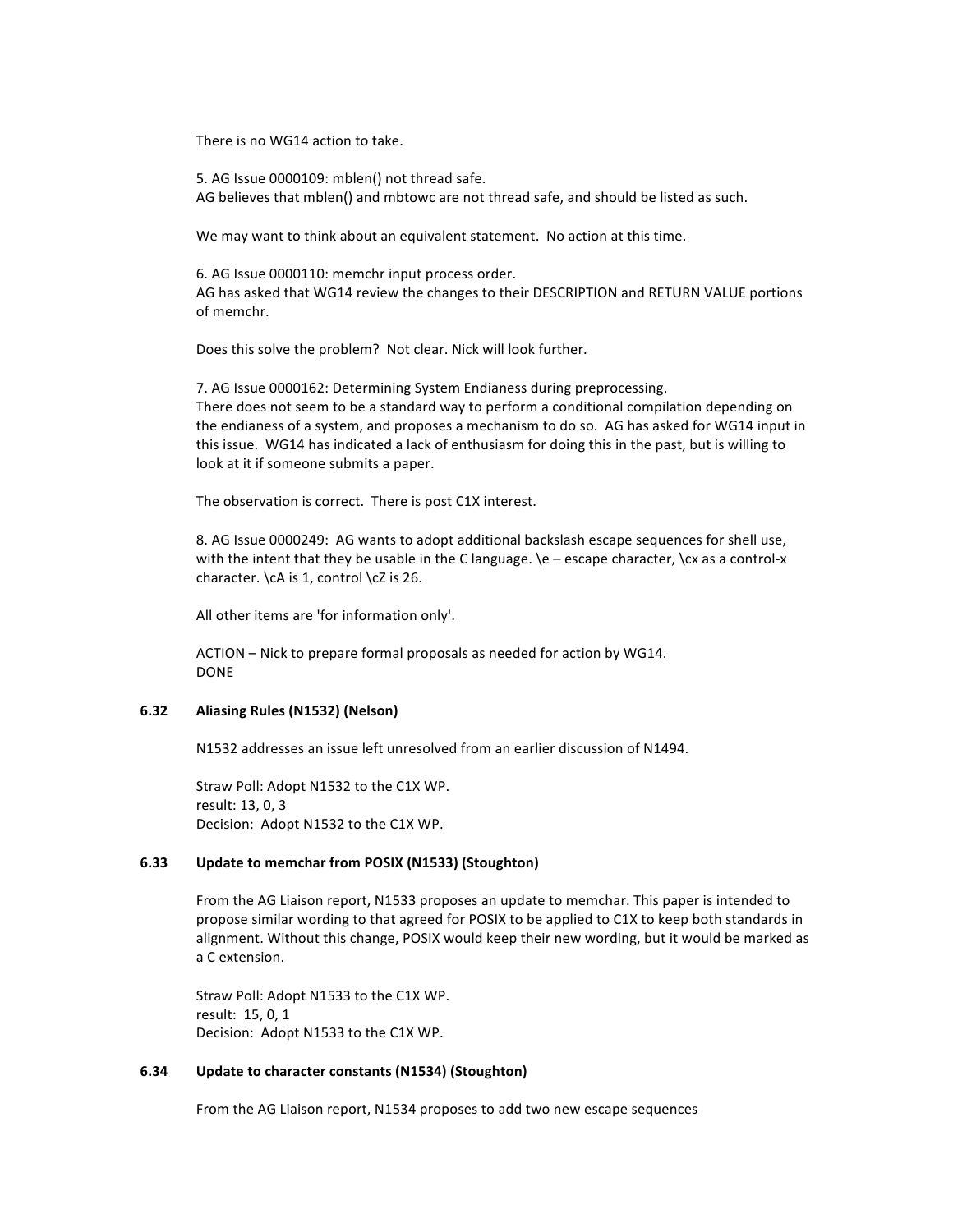\e!–!Escape!character  $\csc -$  to mean control-x, accompanied by a list of 'x' possibilities.

These sequences are widely used in shells, and could be applicable to the C language.

The character display semantics for /e are not specified. Should they be? Yes, if we adopt this. Should we add this to Future Directions?

Douglas does not want to take action on this paper at this meeting. If in the CD, however, it's easier to remove. Future Directions is non-normative anyway. We also reserve '\<lower-caseletter> ' for future standardization.

Objection to taking up this paper at this time, so no poll will be taken.

## **6.35 Synthesis%on%\_Atomic%(N1535)%(Plum)**

N1535 is a synthesis of prior discussions and previous papers, on the issue of atomic type qualifier v. atomic type specifier, and is based on the following solution set:

- Keep the syntax by which \_Atomic can appear as a qualifier.
- Use the phrase "atomic, qualified, or unqualified" consistently.
- Do not use the term \_Atomic-qualified.

Clark believes there are presentation problems with this paper.

Blain has another paper, N1536, \_Atomic Qualifier Issues, that he would consider withdrawing of we chose to go in this direction. There are some specific issues that Blain wants to review. Are there any issues we can identify now? Yes, several items near the bottom of N1535, that go beyond what was intended in N1524, that are recommended changes. Additionally, there are a list of items that are NOT recommended that were included as part of the intent of N1524. There is no objection to the material in this paper. Some revisions need to be made. Clark does not think we can make it 'perfect' today. However, the technical substance should be there.

N1537 is a revision of and replaces N1535 above. The paper incorporates a consensus approach developed by Tom, Blain, Nick, and Clark.

Straw Poll: Adopt N1537 for inclusion into the C1X WP. result: 15, 0, 1 Decision: Adopt N1537 for inclusion into the C1X WP.

# **7.% OTHER%BUSINESS**

#### *JB now has the proof for our last unpublished TR.*

# *7.1 C1X%Schedule*

*What do we want to do with our schedule?* We have to get a doc in to SC22 by the end of November

Straw Poll: Request the Convenor forward the C1X WP, as modified in this meeting, to SC22 for CD!Ballot.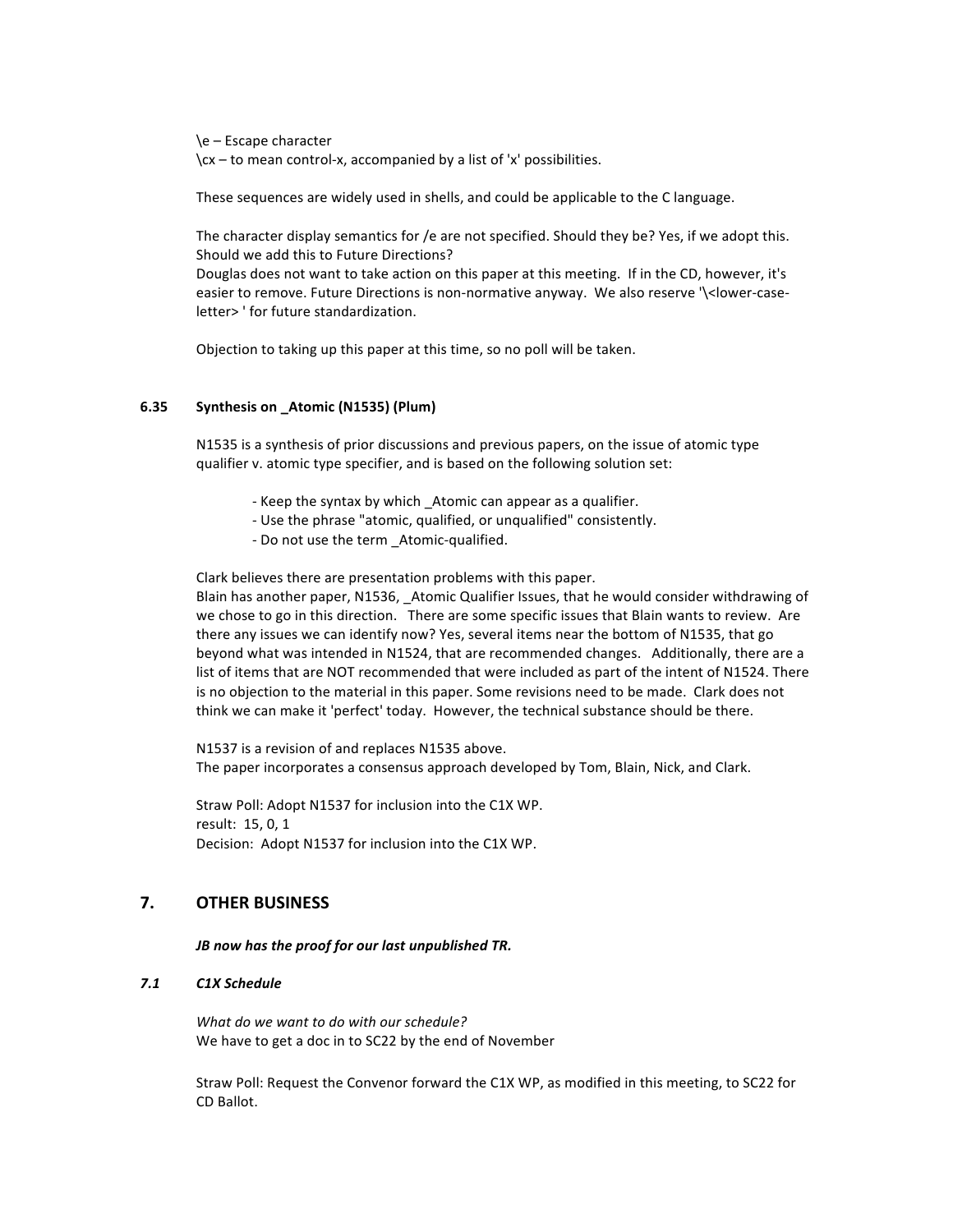result: 16, 0, 0

Decision: Convenor forward the C1X WP, as modified in this meeting, to SC22 for CD Ballot.

# **8. RESOLUTIONS**

## **8.1 Review%of%Decisions%Reached**

The following papers achieved consensus for adoption into the C1X WP. All are modulo edits as needed by the Project Editor.

- N1491 Proposal from Defect Report 271 (Tydeman) Y
- N1496 Minimal fix to complex divide (Tydeman) Y
- N1497 Clarification to fmod (Tydeman) Y
- N1502 Fix for DR 334 (comparison macros) (Tydeman) Y
- N1503 Fix for DR 300 (translation-time expression evaluation) (Tydeman) Part 1 ONLY
- N1509 Optimizing away infinite loops (Walls) Y
- N1512 Exceptional conditions vs floating-point exceptions (Thomas) Y Editor
- N1513 N1181 follow up (Thomas) Y
- N1514 Conditional normative status for Annex G (Thomas) Y
- N1515 Fix for Annex F pow special case (Thomas)
- N1518 Recommendations for extended identifier characters for C and C++ (Nelson)
- N1521 Threads API Improvements and Issues (Boehm) (thrd\_t; memory model (mtx\_unlock, thrd create (option 1), and thrd join)
- N1526 Atomic Refinements (Garst) first part only
- N1530 Atomic Bitfields Implementation Defined (Garst)
- N1532 Aliasing Rules (Nelson)
- N1533 Update to memchar from POSIX (Stoughton)
- N1537 Synthesis re Atomic (Plum, Nelson, Blain, Stoughton)
- N1538 Clarifications for Wide Evaluation (Thomas)

**N1539** Convenor to forward the C1X WP, as modified in this meeting, to SC22 for CD Ballot.

#### **8.2** Review of Action Items

#### **Carry%Over**

ACTION - Convener to discuss the resolution of N1448 with the Submitter, Steve Adamczyk.

ACTION - David Keaton to work with Joseph Myers and write a proposal w/r/t SC22WG14.12205, Anonymous Structures.

#### **New**

ACTION – Tom Plum to research whether char should be a standard integer type.

ACTION – Blain to research whether undefined behavior 'may' occur, or 'does' occur for attempting to access members of an Atomic qualified structure or union. re: 6.5.2.3p5 WP. DONE - To Larry, Editorial

ACTION – Larry to look into non-editorial issue #6, harmonization of the description of signal handling.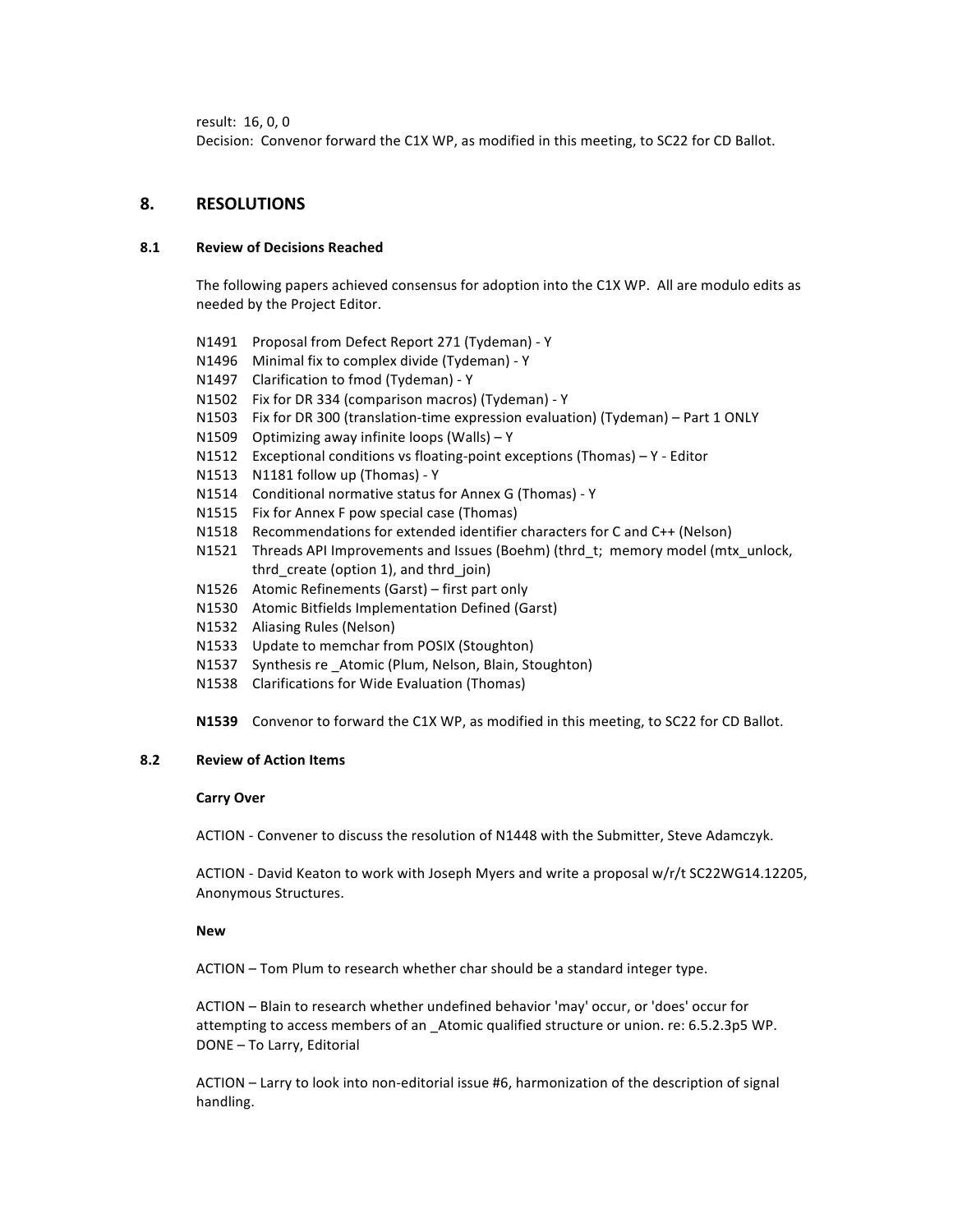ACTION – WG21 liaison to clarify WG21 concerns regarding non-support of atomic floating-point operations.

ACTION - Clark, Blain, Tom, and Nick to work on identifying existing qualifier and specifier rules that should not apply to atomic qualifiers and specifiers. **DONE N1537** 

 $ACTION - Clark$  do more work in N1520.  $\Rightarrow$  (N1543).

# **9. THANKS TO HOST**

The Committee expresses its great appreciation to Walter Brown, Fermi National Accelerator Laboratory, for setting up the meeting arrangements for this meeting in Geneva, IL, and to Walter's wife, Carol, for providing us with additional nourishment throughout the week Marc Paterno, Mark Fischler for providing tours of Fermi National Accelerator Laboratory.

Thanks also to Dinkumware for providing the Wiki.

# **10. ADJOURNMENT**

Meeting adjourned at 3:00, Thursday, Nov 4, 2010.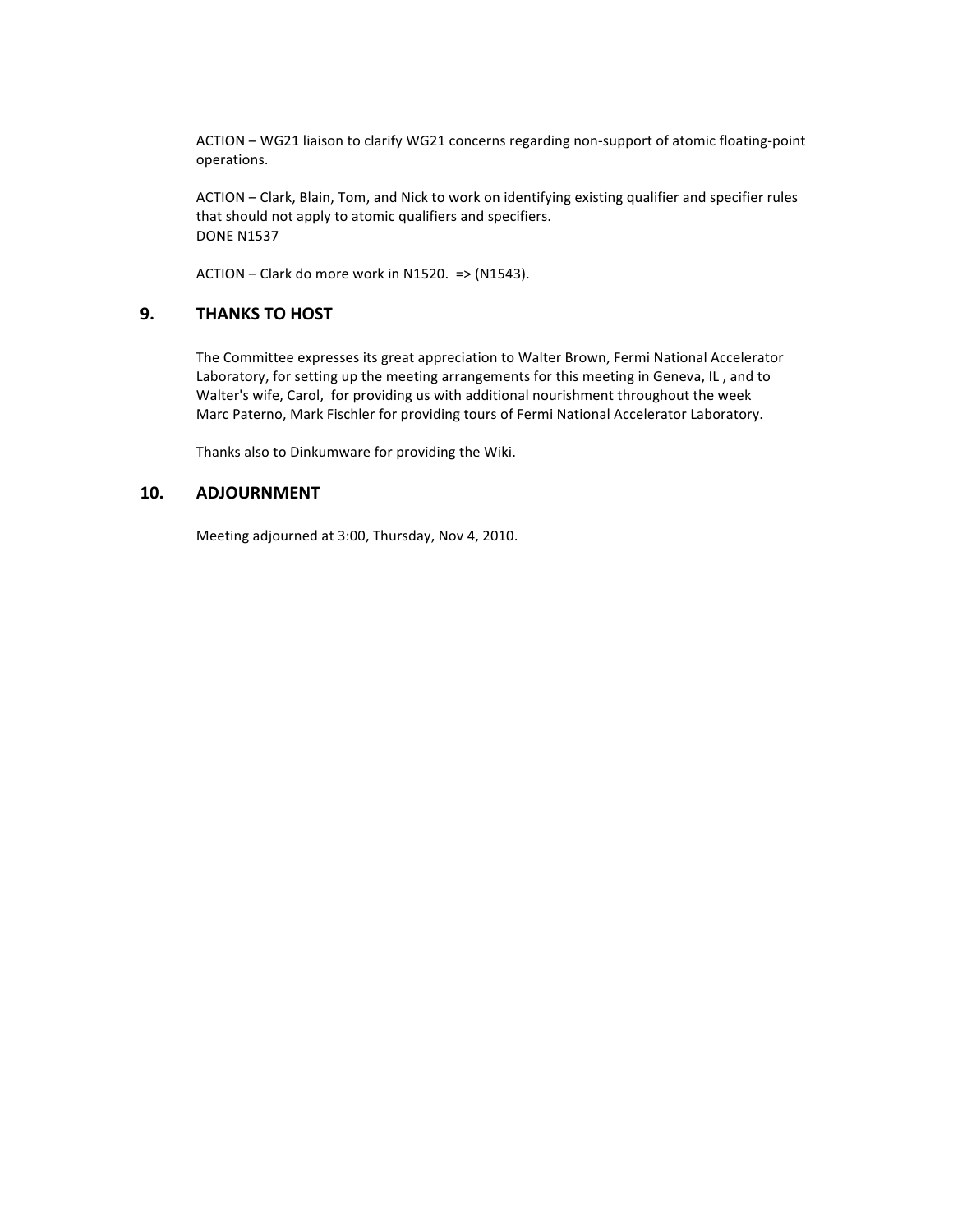# **PL22.11%Meeting 2 Nov,%2010**

Meeting convened at 1600, 2 Nov, 2010, by PL22.11 Chair, David Keaton.

Attendees:

| <b>Voting Members:</b>     |                                           |                      |
|----------------------------|-------------------------------------------|----------------------|
| Name:                      | Organization:<br>P-Primary, A - Alternate | <b>Comments</b>      |
| <b>Blaine Garst</b>        | Apple - P                                 |                      |
| John Benito                | Blue Pilot - P                            |                      |
| David Keaton               | CMU/SEI/CERT - P                          | PL22.11 Chair        |
| Tana L. Plauger            | Dinkumware, Ltd - A                       |                      |
| P. J. Plauger              | Dinkumware, Ltd - P                       |                      |
| <b>Jim Thomas</b>          | $HP - P$                                  |                      |
| Rajan Bhatka               | $IBM - P$                                 |                      |
| Clark Nelson               | $Intel - A$                               |                      |
| Douglas Walls              | Oracle - P                                | PL22.11 IR           |
| <b>Barry Hedquist</b>      | Perennial - P                             | PL22.11 Secretary    |
| <b>Tom Plum</b>            | $Plum Hall - P$                           |                      |
| <b>Bill Seymour</b>        | Seymour - P                               |                      |
| Fred Tydeman               | Tydeman Consulting - P                    | PL22.11 Vice Chair   |
| Paul McKenney              | IBM - A                                   |                      |
|                            |                                           |                      |
| <b>Prospective Members</b> |                                           |                      |
| <b>Walter Brown</b>        | Fermi National Accelerator<br>Laboratory  |                      |
| <b>Nick Stoughton</b>      | Self                                      |                      |
| Larry Jones                | Siemens PLM Software                      | WG 14 Project Editor |

Agenda Approved as modified.

#### 1. **Selection and Review of US Delegation - done in Boulder**

#### **2. INCITS Anti-Trust Guidelines**

We viewed the slides located on the INCITS web site. http://www.incits.org/inatrust.htm

- **3. INCITS official designated member/alternate information.** Be sure to let INCITS know if your designated member or alternate changes, or if their email address changes. Send contact info to Lynn Barra at ITI, Ibarra@itic.org.
- 4. **Identification of PL22.11 Voting Members (Tydeman)** See attendance list above. 12 PL22.11 voting members participated out of 15.